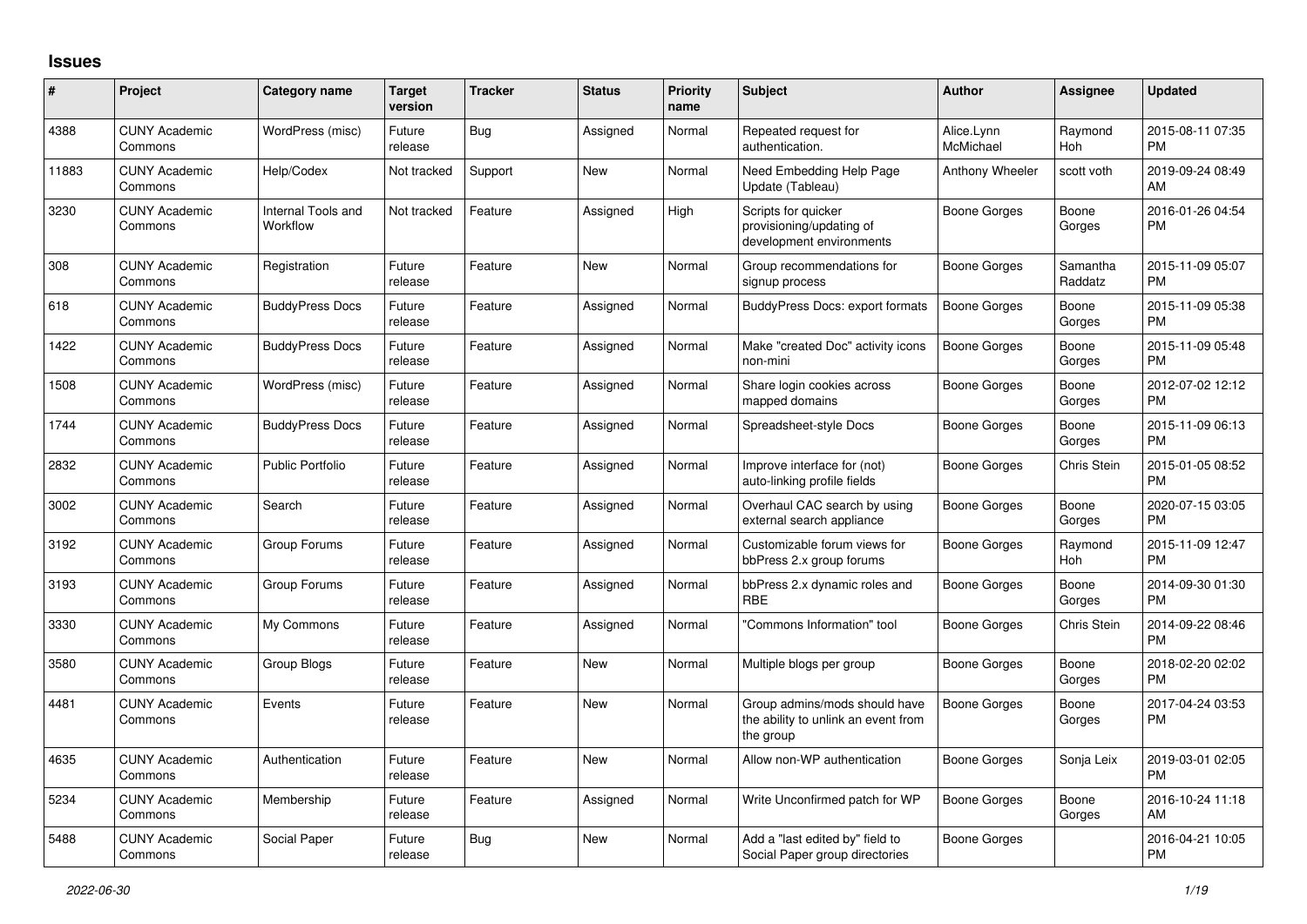| #     | Project                         | <b>Category name</b>        | <b>Target</b><br>version | <b>Tracker</b> | <b>Status</b>        | Priority<br>name | <b>Subject</b>                                                                                               | Author              | <b>Assignee</b> | <b>Updated</b>                |
|-------|---------------------------------|-----------------------------|--------------------------|----------------|----------------------|------------------|--------------------------------------------------------------------------------------------------------------|---------------------|-----------------|-------------------------------|
| 5489  | <b>CUNY Academic</b><br>Commons | Social Paper                | Future<br>release        | Feature        | <b>New</b>           | Normal           | Asc/desc sorting for Social Paper<br>directories                                                             | <b>Boone Gorges</b> |                 | 2016-04-21 10:06<br><b>PM</b> |
| 6332  | <b>CUNY Academic</b><br>Commons | WordPress (misc)            | Future<br>release        | Feature        | New                  | Normal           | Allow uploaded files to be marked<br>as private in an ad hoc way                                             | <b>Boone Gorges</b> |                 | 2016-10-17 11:41<br><b>PM</b> |
| 7022  | <b>CUNY Academic</b><br>Commons | Announcements               | Future<br>release        | Bug            | <b>New</b>           | Normal           | Sitewide announcements should<br>be displayed on, and dismissable<br>from, mapped domains                    | Boone Gorges        | Boone<br>Gorges | 2018-03-22 10:18<br>AM        |
| 7663  | <b>CUNY Academic</b><br>Commons | Social Paper                | Future<br>release        | Bug            | <b>New</b>           | Normal           | Social Paper notifications not<br>formatted correctly on secondary<br>sites                                  | <b>Boone Gorges</b> | Boone<br>Gorges | 2018-04-16 03:52<br><b>PM</b> |
| 9720  | <b>CUNY Academic</b><br>Commons | Authentication              | Future<br>release        | Feature        | New                  | Normal           | The Commons should be an<br>oAuth provider                                                                   | <b>Boone Gorges</b> |                 | 2019-03-01 02:04<br><b>PM</b> |
| 9926  | <b>CUNY Academic</b><br>Commons | <b>WordPress Plugins</b>    | Future<br>release        | Bug            | <b>New</b>           | Normal           | twitter-mentions-as-comments<br>cron jobs can run long                                                       | Boone Gorges        | Boone<br>Gorges | 2018-10-24 12:34<br><b>PM</b> |
| 10380 | <b>CUNY Academic</b><br>Commons | WordPress (misc)            | Future<br>release        | Feature        | In Progress          | Normal           | Remove blacklisted plugins                                                                                   | <b>Boone Gorges</b> |                 | 2022-04-26 12:00<br><b>PM</b> |
| 10580 | <b>CUNY Academic</b><br>Commons | Information<br>Architecture | Future<br>release        | Design/UX      | New                  | Normal           | Primary nav item review                                                                                      | <b>Boone Gorges</b> | Sara Cannon     | 2022-06-28 01:29<br><b>PM</b> |
| 10794 | <b>CUNY Academic</b><br>Commons | Performance                 | Not tracked              | Bug            | <b>New</b>           | Normal           | Memcached connection<br>occasionally breaks                                                                  | <b>Boone Gorges</b> | Boone<br>Gorges | 2018-12-06 03:30<br><b>PM</b> |
| 11024 | <b>CUNY Academic</b><br>Commons | WordPress (misc)            | Future<br>release        | Bug            | New                  | Normal           | Subsites should not show "you<br>should update your .htaccess<br>now" notice after permalink setting<br>save | <b>Boone Gorges</b> |                 | 2019-01-28 01:35<br><b>PM</b> |
| 11392 | <b>CUNY Academic</b><br>Commons |                             | Future<br>release        | Bug            | New                  | Normal           | Migrate users away from<br><b>StatPress</b>                                                                  | <b>Boone Gorges</b> |                 | 2019-04-23 03:53<br><b>PM</b> |
| 11517 | <b>CUNY Academic</b><br>Commons |                             | Not tracked              | Feature        | Assigned             | Normal           | wp-accessibility plugin should not<br>strip 'target="_blank"' by default                                     | <b>Boone Gorges</b> | Laurie Hurson   | 2019-09-24 09:57<br>AM        |
| 11834 | <b>CUNY Academic</b><br>Commons | <b>Group Files</b>          | Future<br>release        | Feature        | <b>New</b>           | Normal           | Improved tools for managing<br>group file folders                                                            | <b>Boone Gorges</b> | Sonja Leix      | 2019-09-06 03:55<br><b>PM</b> |
| 11945 | <b>CUNY Academic</b><br>Commons | Reckoning                   | Future<br>release        | Feature        | Reporter<br>Feedback | Normal           | Add Comments bubble to<br>Reckoning views                                                                    | <b>Boone Gorges</b> | Boone<br>Gorges | 2019-11-12 05:14<br><b>PM</b> |
| 12042 | <b>CUNY Academic</b><br>Commons | <b>Email Notifications</b>  | Future<br>release        | Feature        | New                  | Normal           | Improved error logging for BPGES<br>send queue                                                               | Boone Gorges        | Boone<br>Gorges | 2021-11-19 12:25<br><b>PM</b> |
| 12091 | <b>CUNY Academic</b><br>Commons | <b>Group Files</b>          | Future<br>release        | Feature        | New                  | Normal           | Improved pre-upload file validation   Boone Gorges<br>for bp-group-documents                                 |                     | Boone<br>Gorges | 2019-11-14 01:21<br><b>PM</b> |
| 12436 | <b>CUNY Academic</b><br>Commons |                             | Not tracked              | Bug            | Assigned             | Normal           | Nightly system downtime                                                                                      | <b>Boone Gorges</b> |                 | 2020-08-01 09:30<br>AM        |
| 12911 | <b>CUNY Academic</b><br>Commons |                             | Not tracked              | Feature        | New                  | Normal           | Block access to xmlrpc.php based<br>on User-Agent                                                            | Boone Gorges        | Boone<br>Gorges | 2020-06-09 05:12<br><b>PM</b> |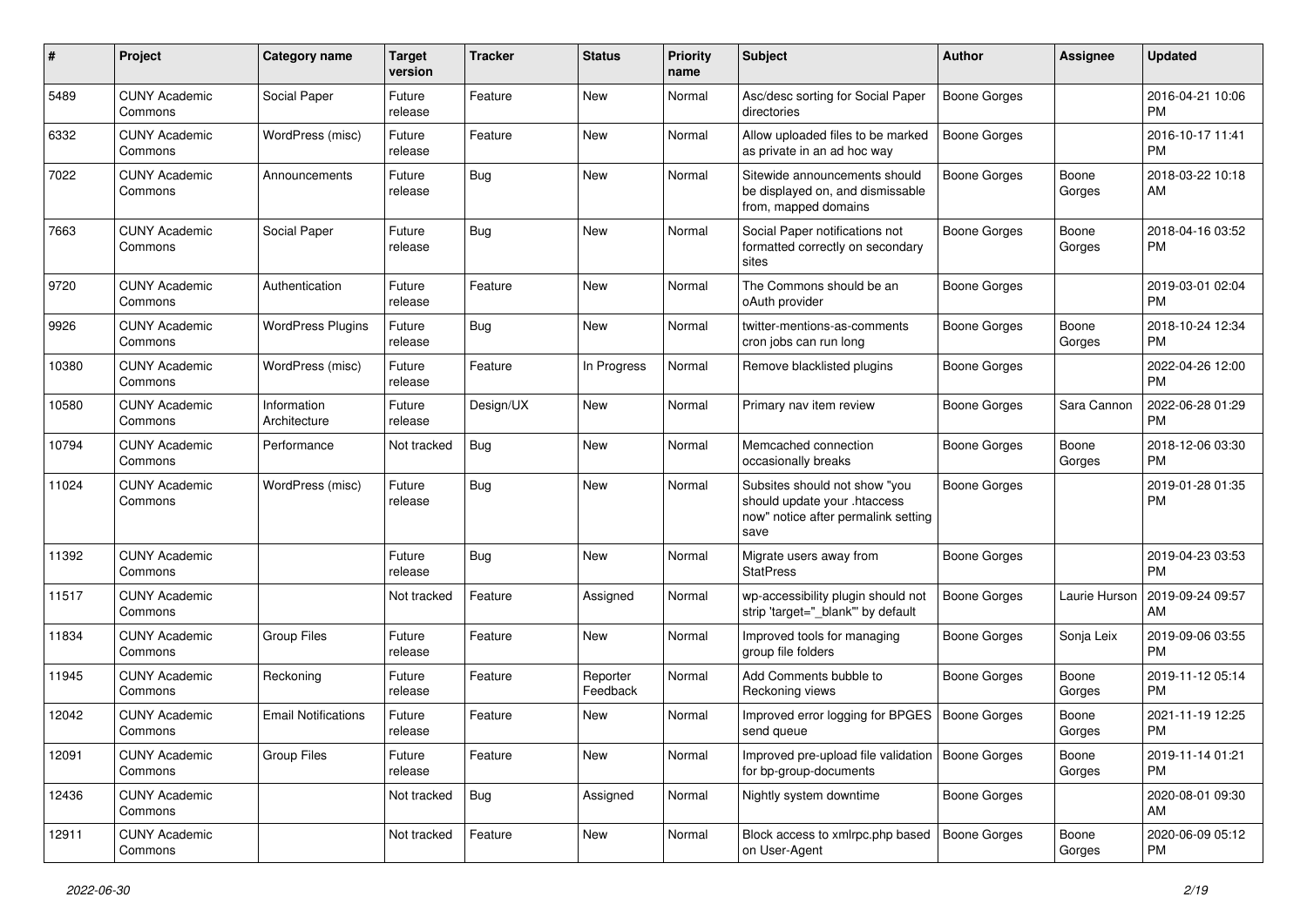| #     | Project                         | <b>Category name</b>           | <b>Target</b><br>version | <b>Tracker</b> | <b>Status</b> | Priority<br>name | <b>Subject</b>                                                                             | <b>Author</b>       | <b>Assignee</b>       | <b>Updated</b>                |
|-------|---------------------------------|--------------------------------|--------------------------|----------------|---------------|------------------|--------------------------------------------------------------------------------------------|---------------------|-----------------------|-------------------------------|
| 13048 | <b>CUNY Academic</b><br>Commons | Shortcodes and<br>embeds       | Future<br>release        | Feature        | New           | Normal           | Jupyter Notebooks support                                                                  | Boone Gorges        |                       | 2020-07-14 11:46<br>AM        |
| 13331 | <b>CUNY Academic</b><br>Commons | Site cloning                   | Future<br>release        | Bug            | New           | Normal           | Combine Site Template and Clone<br>operations                                              | Boone Gorges        | Jeremy Felt           | 2021-11-19 12:39<br><b>PM</b> |
| 13358 | <b>CUNY Academic</b><br>Commons | Group Forums                   | Future<br>release        | Feature        | <b>New</b>    | Normal           | Improved UI for group forum<br>threading settings                                          | Boone Gorges        | Raymond<br><b>Hoh</b> | 2021-11-19 12:27<br><b>PM</b> |
| 13466 | <b>CUNY Academic</b><br>Commons | Cavalcade                      | Future<br>release        | Feature        | <b>New</b>    | Normal           | Automated cleanup for duplicate<br>Cavalcade tasks                                         | Boone Gorges        | Boone<br>Gorges       | 2020-10-13 05:24<br><b>PM</b> |
| 13835 | <b>CUNY Academic</b><br>Commons | WordPress (misc)               | Future<br>release        | Feature        | New           | Normal           | Allow OneSearch widget to have<br>'CUNY' as campus                                         | <b>Boone Gorges</b> | Boone<br>Gorges       | 2021-11-19 12:39<br><b>PM</b> |
| 13891 | <b>CUNY Academic</b><br>Commons | Internal Tools and<br>Workflow | 2.1.0                    | Feature        | New           | Normal           | Migrate automated linting to<br>GitHub Actions                                             | Boone Gorges        | Jeremy Felt           | 2022-06-29 11:13<br>AM        |
| 14184 | <b>CUNY Academic</b><br>Commons | Public Portfolio               | Future<br>release        | Feature        | <b>New</b>    | Normal           | Centralized mechanism for storing<br>Campus affiliations                                   | <b>Boone Gorges</b> | Boone<br>Gorges       | 2022-01-04 11:35<br>AM        |
| 14309 | <b>CUNY Academic</b><br>Commons | Group Library                  | Future<br>release        | Feature        | <b>New</b>    | Normal           | Better handling of<br>bp group document file download<br>attempts when file is not present | Boone Gorges        | Boone<br>Gorges       | 2021-11-19 12:28<br>PM        |
| 14987 | <b>CUNY Academic</b><br>Commons | <b>WordPress Plugins</b>       | Future<br>release        | Bug            | <b>New</b>    | Normal           | Elementor update causes<br>database freeze-up                                              | Boone Gorges        | Boone<br>Gorges       | 2021-11-29 12:02<br><b>PM</b> |
| 15194 | <b>CUNY Academic</b><br>Commons | Internal Tools and<br>Workflow | 2.1.0                    | Feature        | <b>New</b>    | Normal           | PHPCS sniff for un-restored<br>switch to blog() calls                                      | <b>Boone Gorges</b> | Jeremy Felt           | 2022-05-26 10:45<br>AM        |
| 15883 | <b>CUNY Academic</b><br>Commons |                                | 2.1.0                    | Feature        | New           | Normal           | Release BPGES update                                                                       | Boone Gorges        | Boone<br>Gorges       | 2022-05-26 10:39<br>AM        |
| 16092 | <b>CUNY Academic</b><br>Commons |                                | Future<br>release        | Feature        | Hold          | Normal           | Don't show main site in Site<br>search results                                             | Boone Gorges        | Boone<br>Gorges       | 2022-05-17 03:12<br><b>PM</b> |
| 1165  | <b>CUNY Academic</b><br>Commons | <b>Email Invitations</b>       | Future<br>release        | Feature        | Assigned      | Low              | Allow saved lists of invitees under<br>Send Invites                                        | <b>Boone Gorges</b> | Boone<br>Gorges       | 2015-11-09 06:03<br><b>PM</b> |
| 1166  | <b>CUNY Academic</b><br>Commons | <b>Email Invitations</b>       | Future<br>release        | Feature        | New           | Low              | Better organizational tools for Sent<br><b>Invites</b>                                     | Boone Gorges        | Boone<br>Gorges       | 2015-11-09 06:02<br><b>PM</b> |
| 1167  | <b>CUNY Academic</b><br>Commons | Email Invitations              | Future<br>release        | Feature        | New           | Low              | Allow email invitations to be resent                                                       | Boone Gorges        | Boone<br>Gorges       | 2015-11-12 12:53<br>AM        |
| 1417  | <b>CUNY Academic</b><br>Commons | <b>BuddyPress Docs</b>         | Future<br>release        | Feature        | Assigned      | Low              | <b>Bulk actions for BuddyPress Docs</b>                                                    | <b>Boone Gorges</b> | Boone<br>Gorges       | 2016-10-17 10:41<br><b>PM</b> |
| 1423  | <b>CUNY Academic</b><br>Commons | BuddyPress (misc)              | Future<br>release        | Feature        | Assigned      | Low              | Show an avatar for pingback<br>comment activity items                                      | Boone Gorges        | Tahir Butt            | 2016-10-24 12:03<br><b>PM</b> |
| 1983  | <b>CUNY Academic</b><br>Commons | Home Page                      | Future<br>release        | Feature        | Assigned      | Low              | Media Library integration with<br><b>Featured Content plugin</b>                           | Boone Gorges        | Dominic<br>Giglio     | 2014-03-17 10:34<br>AM        |
| 3048  | <b>CUNY Academic</b><br>Commons | Public Portfolio               | Future<br>release        | Feature        | <b>New</b>    | Low              | Images for rich text profile fields                                                        | Boone Gorges        | Boone<br>Gorges       | 2014-02-19 12:56<br><b>PM</b> |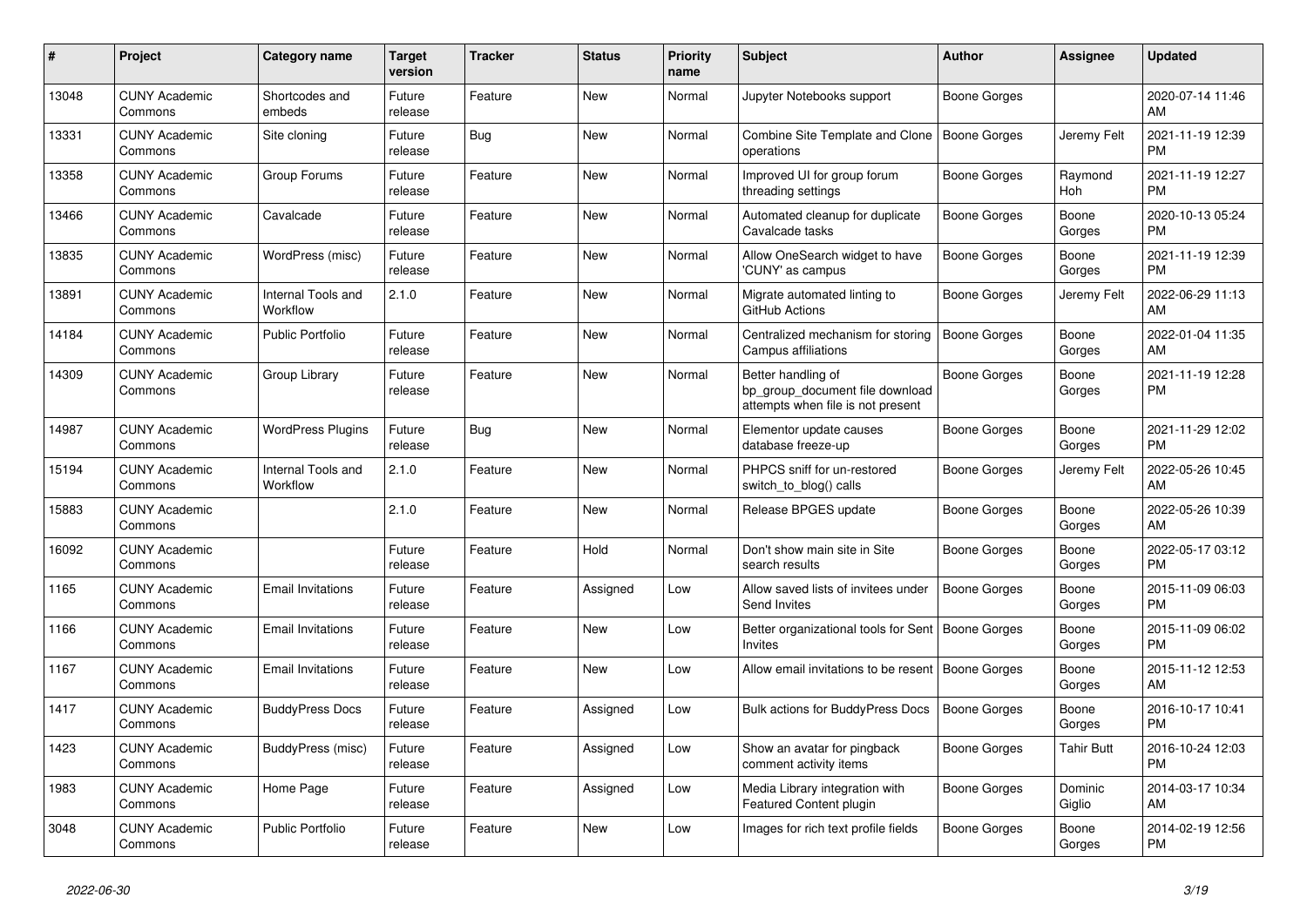| #     | <b>Project</b>                                                          | <b>Category name</b>     | <b>Target</b><br>version | <b>Tracker</b> | <b>Status</b>        | Priority<br>name | <b>Subject</b>                                                   | <b>Author</b>      | Assignee            | <b>Updated</b>                |
|-------|-------------------------------------------------------------------------|--------------------------|--------------------------|----------------|----------------------|------------------|------------------------------------------------------------------|--------------------|---------------------|-------------------------------|
| 6749  | <b>CUNY Academic</b><br>Commons                                         | Events                   | Future<br>release        | Bug            | <b>New</b>           | Low              | BPEO iCal request can trigger<br>very large number of DB queries | Boone Gorges       | Raymond<br>Hoh      | 2016-11-15 10:09<br><b>PM</b> |
| 1460  | <b>CUNY Academic</b><br>Commons                                         | Analytics                | Future<br>release        | Feature        | Assigned             | Normal           | <b>Update System Report</b>                                      | <b>Brian Foote</b> | Boone<br>Gorges     | 2015-11-09 06:13<br><b>PM</b> |
| 860   | <b>CUNY Academic</b><br>Commons                                         | Design                   | Future<br>release        | Design/UX      | Assigned             | Normal           | <b>Standardize Button Treatment</b><br><b>Across the Commons</b> | Chris Stein        | <b>Chris Stein</b>  | 2014-05-01 09:45<br>AM        |
| 2666  | <b>CUNY Academic</b><br>Commons                                         | About page               | Not tracked              | Documentation  | Assigned             | Normal           | <b>Update About Text</b>                                         | Chris Stein        | Luke Waltzer        | 2016-03-04 11:19<br>AM        |
| 2881  | <b>CUNY Academic</b><br>Commons                                         | <b>Public Portfolio</b>  | Future<br>release        | Feature        | Assigned             | Normal           | Redesign the UX for Profiles                                     | Chris Stein        | Chris Stein         | 2016-10-13 12:45<br><b>PM</b> |
| 3059  | <b>CUNY Academic</b><br>Commons                                         | Group Forums             | Future<br>release        | Design/UX      | New                  | Normal           | Forum Post Permissable Content<br><b>Explanatory Text</b>        | Chris Stein        | Chris Stein         | 2015-04-02 11:27<br>AM        |
| 3565  | <b>CUNY Academic</b><br>Commons                                         | My Commons               | Not tracked              | Documentation  | <b>New</b>           | Normal           | Load Newest inconsistencies                                      | Chris Stein        | scott voth          | 2015-11-09 01:16<br><b>PM</b> |
| 13199 | <b>CUNY Academic</b><br>Commons                                         | Group Forums             | Future<br>release        | Feature        | <b>New</b>           | Normal           | Favoring Groups over bbPress<br>plugin                           | Colin McDonald     | Colin<br>McDonald   | 2021-11-19 12:28<br><b>PM</b> |
| 13370 | <b>CUNY Academic</b><br>Commons                                         | Group Library            | Future<br>release        | Feature        | <b>New</b>           | Normal           | Library bulk deletion and folder<br>editing                      | Colin McDonald     | Boone<br>Gorges     | 2020-10-13 10:41<br>AM        |
| 15210 | <b>CUNY Academic</b><br>Commons                                         | Analytics                | Not tracked              | Design/UX      | New                  | Normal           | Google Analytics improvements                                    | Colin McDonald     | Boone<br>Gorges     | 2022-05-24 10:47<br>AM        |
| 9729  | <b>CUNY Academic</b><br>Commons                                         | <b>SEO</b>               | Not tracked              | Support        | <b>New</b>           | Normal           | 503 Errors showing on<br>newlaborforum.cuny.edu                  | Diane Krauthamer   | Raymond<br>Hoh      | 2018-05-22 04:48<br><b>PM</b> |
| 3615  | <b>CUNY Academic</b><br>Commons                                         | Redmine                  | Not tracked              | Feature        | New                  | Low              | Create Redmine issues via email                                  | Dominic Giglio     | Boone<br>Gorges     | 2017-11-16 11:36<br>AM        |
| 11968 | JustPublics@365<br>MediaCamp                                            |                          |                          | Feature        | New                  | Normal           | Nanoscience Retractable Display<br>Unit                          | Donald Cherry      | Bonnie<br>Eissner   | 2021-02-19 08:50<br>AM        |
| 12062 | AD/O365 Transition<br>from NonMatric to<br><b>Matriculated Students</b> |                          |                          | Feature        | In Progress          | Normal           | create solution and console<br>project                           | Emilio Rodriguez   | Emilio<br>Rodriguez | 2019-11-12 03:56<br><b>PM</b> |
| 13457 | <b>CUNY Academic</b><br>Commons                                         | Group Forums             | 2.0.3                    | <b>Bug</b>     | <b>New</b>           | High             | Forum post not sending<br>notifications                          | Filipa Calado      | Raymond<br>Hoh      | 2022-06-29 11:32<br>AM        |
| 11545 | <b>CUNY Academic</b><br>Commons                                         | <b>WordPress Plugins</b> | Not tracked              | Support        | <b>New</b>           | Normal           | Twitter searches in WordPress                                    | Gina Cherry        | Matt Gold           | 2019-09-23 01:03<br><b>PM</b> |
| 11649 | <b>CUNY Academic</b><br>Commons                                         | <b>WordPress Plugins</b> | 2.0.3                    | Bug            | In Progress          | Normal           | CC license displayed on every<br>page                            | Gina Cherry        | Raymond<br>Hoh      | 2022-06-29 11:32<br>AM        |
| 12004 | <b>CUNY Academic</b><br>Commons                                         |                          | Not tracked              | Support        | Reporter<br>Feedback | Normal           | Notifications for spam blog<br>comments                          | Gina Cherry        | Raymond<br>Hoh      | 2019-11-01 12:05<br><b>PM</b> |
| 14842 | <b>CUNY Academic</b><br>Commons                                         |                          | Not tracked              | Support        | Reporter<br>Feedback | Normal           | Question about widgets and block<br>editor                       | Gina Cherry        |                     | 2021-10-06 03:01<br><b>PM</b> |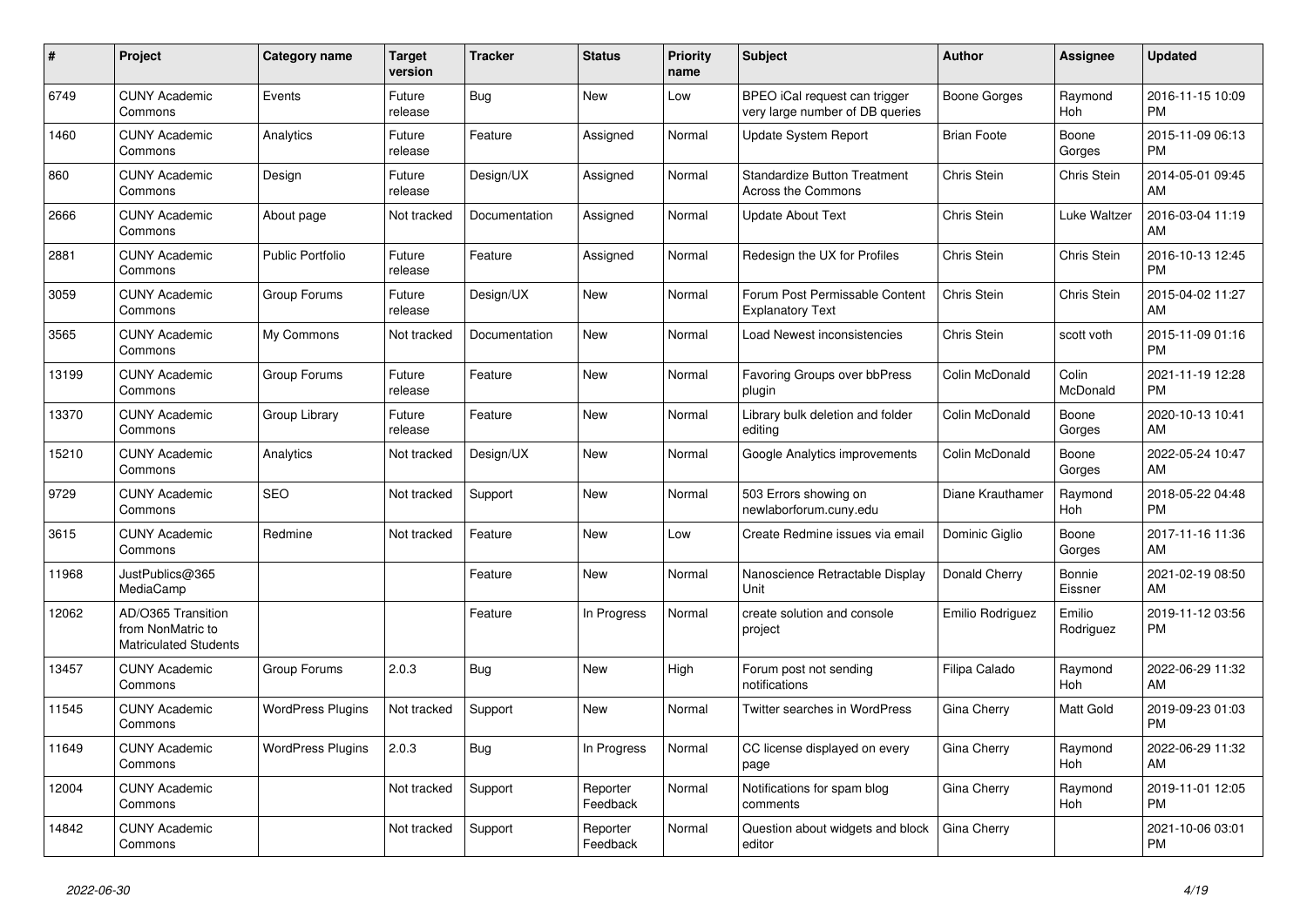| #     | Project                         | <b>Category name</b>     | <b>Target</b><br>version | <b>Tracker</b> | <b>Status</b>        | <b>Priority</b><br>name | <b>Subject</b>                                                               | <b>Author</b> | Assignee            | <b>Updated</b>                |
|-------|---------------------------------|--------------------------|--------------------------|----------------|----------------------|-------------------------|------------------------------------------------------------------------------|---------------|---------------------|-------------------------------|
| 3473  | <b>CUNY Academic</b><br>Commons | <b>User Experience</b>   | Future<br>release        | Feature        | Assigned             | Normal                  | Commons profile: Add help info<br>about "Positions" replacing "title"        | Keith Miyake  | Samantha<br>Raddatz | 2015-11-09 02:28<br><b>PM</b> |
| 6755  | <b>CUNY Academic</b><br>Commons | WordPress (misc)         | Future<br>release        | Bug            | New                  | Normal                  | Cannot Deactivate Plugin                                                     | Laura Kane    |                     | 2016-11-16 01:12<br><b>PM</b> |
| 9289  | <b>CUNY Academic</b><br>Commons | <b>WordPress Plugins</b> | Future<br>release        | <b>Bug</b>     | Reporter<br>Feedback | Normal                  | Email Users Plugin                                                           | Laurie Hurson | Boone<br>Gorges     | 2018-10-24 12:34<br><b>PM</b> |
| 11131 | <b>CUNY Academic</b><br>Commons |                          | Future<br>release        | Feature        | Reporter<br>Feedback | Normal                  | Image Annotation Plugins                                                     | Laurie Hurson |                     | 2019-02-26 11:33<br>AM        |
| 11415 | <b>CUNY Academic</b><br>Commons | <b>WordPress Plugins</b> | Not tracked              | <b>Bug</b>     | Reporter<br>Feedback | Normal                  | <b>Blog Subscriptions in Jetpack</b>                                         | Laurie Hurson |                     | 2019-05-14 10:34<br>AM        |
| 11789 | <b>CUNY Academic</b><br>Commons | Courses                  | Future<br>release        | Feature        | New                  | Normal                  | Ability to remove item from<br>Courses list                                  | Laurie Hurson | Sonja Leix          | 2019-09-24 12:28<br><b>PM</b> |
| 11843 | <b>CUNY Academic</b><br>Commons | WordPress (misc)         | Future<br>release        | Design/UX      | <b>New</b>           | Normal                  | Tweaking the Gutenberg Editor<br>Interface                                   | Laurie Hurson |                     | 2022-04-26 12:00<br><b>PM</b> |
| 11879 | <b>CUNY Academic</b><br>Commons |                          | Not tracked              | <b>Bug</b>     | <b>New</b>           | Normal                  | Hypothesis comments appearing<br>on multiple, different pdfs across<br>blogs | Laurie Hurson | Laurie Hurson       | 2019-09-19 02:39<br><b>PM</b> |
| 12121 | <b>CUNY Academic</b><br>Commons | <b>WordPress Plugins</b> | 2.0.3                    | Feature        | Reporter<br>Feedback | Normal                  | Embedding H5P Iframes on<br><b>Commons Site</b>                              | Laurie Hurson | Boone<br>Gorges     | 2022-06-29 11:32<br>AM        |
| 12328 | <b>CUNY Academic</b><br>Commons |                          | Not tracked              | Support        | New                  | Normal                  | Sign up Code for Non-CUNY<br>Faculty                                         | Laurie Hurson |                     | 2020-01-28 10:25<br>AM        |
| 12438 | <b>CUNY Academic</b><br>Commons | Courses                  | Not tracked              | <b>Bug</b>     | New                  | Normal                  | Site appearing twice                                                         | Laurie Hurson | Boone<br>Gorges     | 2020-02-18 01:34<br><b>PM</b> |
| 12446 | <b>CUNY Academic</b><br>Commons | Groups (misc)            | Future<br>release        | Feature        | Reporter<br>Feedback | Normal                  | Toggle default site to group forum<br>posting                                | Laurie Hurson | Laurie Hurson       | 2020-03-10 11:57<br>AM        |
| 12484 | <b>CUNY Academic</b><br>Commons |                          | Not tracked              | Support        | Reporter<br>Feedback | Normal                  | Sign up Code for COIL Course<br>starting in March                            | Laurie Hurson | Matt Gold           | 2020-03-02 02:26<br><b>PM</b> |
| 13650 | <b>CUNY Academic</b><br>Commons | Group Library            | Future<br>release        | Feature        | New                  | Normal                  | Forum Attachments in Group<br>Library                                        | Laurie Hurson |                     | 2021-11-19 12:30<br><b>PM</b> |
| 14475 | <b>CUNY Academic</b><br>Commons |                          | Not tracked              | Publicity      | <b>New</b>           | Normal                  | OER Showcase Page                                                            | Laurie Hurson | Laurie Hurson       | 2021-09-14 10:46<br>AM        |
| 14504 | <b>CUNY Academic</b><br>Commons |                          | Not tracked              | Publicity      | Reporter<br>Feedback | Normal                  | Adding showcases to home page<br>menu                                        | Laurie Hurson | Boone<br>Gorges     | 2022-01-19 03:26<br><b>PM</b> |
| 14538 | <b>CUNY Academic</b><br>Commons |                          | Not tracked              | Support        | Reporter<br>Feedback | Normal                  | <b>Weebly To Commons</b>                                                     | Laurie Hurson |                     | 2021-09-14 10:47<br>AM        |
| 14787 | <b>CUNY Academic</b><br>Commons | Plugin Packages          | Future<br>release        | Feature        | New                  | Normal                  | Creating a "Design" plugin<br>package                                        | Laurie Hurson | scott voth          | 2022-04-27 04:56<br><b>PM</b> |
| 14936 | <b>CUNY Academic</b><br>Commons |                          |                          | Bug            | <b>New</b>           | Normal                  | Commons websites blocked by<br>SPS campus network                            | Laurie Hurson |                     | 2021-11-03 03:57<br><b>PM</b> |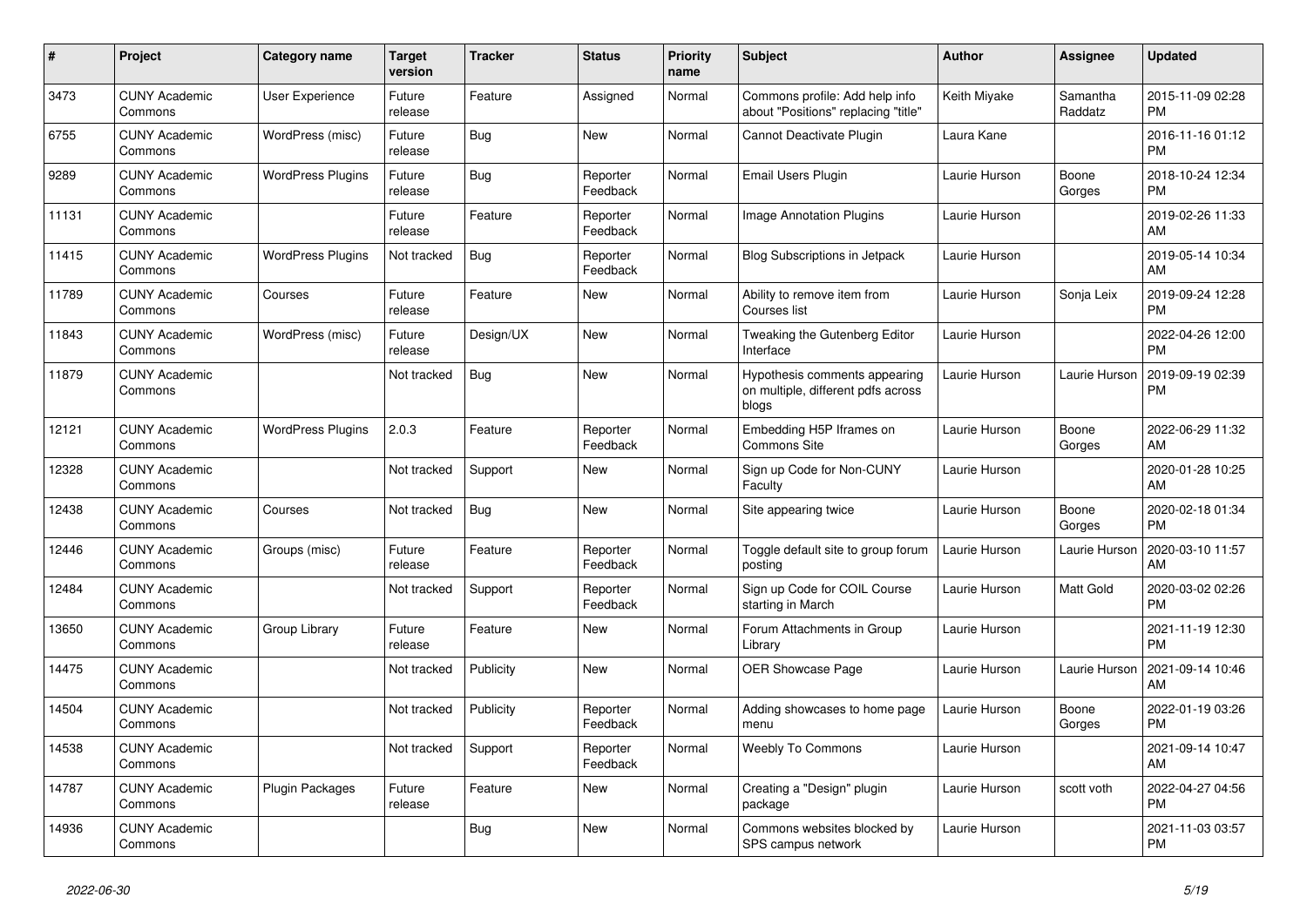| #     | Project                         | <b>Category name</b>      | <b>Target</b><br>version | <b>Tracker</b> | <b>Status</b>        | <b>Priority</b><br>name | <b>Subject</b>                                                       | <b>Author</b> | <b>Assignee</b>     | <b>Updated</b>                |
|-------|---------------------------------|---------------------------|--------------------------|----------------|----------------------|-------------------------|----------------------------------------------------------------------|---------------|---------------------|-------------------------------|
| 14940 | <b>CUNY Academic</b><br>Commons |                           |                          | Bug            | <b>New</b>           | Normal                  | Discrepancy between Commons<br>profile "sites" and actual # of sites | Laurie Hurson |                     | 2021-11-08 11:09<br>AM        |
| 15176 | <b>CUNY Academic</b><br>Commons |                           | Not tracked              | Support        | Reporter<br>Feedback | Normal                  | Archiving Q Writing & Old<br>Wordpress Sites on the Commons          | Laurie Hurson |                     | 2022-02-08 10:28<br>AM        |
| 15613 | <b>CUNY Academic</b><br>Commons |                           | 2.0.3                    | Feature        | Reporter<br>Feedback | Normal                  | Adding "Passster" plugin                                             | Laurie Hurson |                     | 2022-06-29 11:32<br>AM        |
| 15757 | <b>CUNY Academic</b><br>Commons |                           |                          | Bug            | <b>New</b>           | Normal                  | Members # do not match                                               | Laurie Hurson |                     | 2022-03-30 04:52<br><b>PM</b> |
| 15923 | <b>CUNY Academic</b><br>Commons |                           | Not tracked              | Feature        | Reporter<br>Feedback | Normal                  | <b>Bellows Plugin Adjustments</b>                                    | Laurie Hurson |                     | 2022-04-20 10:10<br>AM        |
| 16199 | <b>CUNY Academic</b><br>Commons | <b>Directories</b>        | 2.0.3                    | Bug            | <b>New</b>           | Normal                  | Removed "Semester" Filter from<br><b>Courses Directory</b>           | Laurie Hurson | Boone<br>Gorges     | 2022-06-29 11:32<br>AM        |
| 9060  | <b>CUNY Academic</b><br>Commons | Commons In A Box          | Not tracked              | <b>Bug</b>     | Hold                 | Normal                  | Problems with CBox image library<br>upload                           | Lisa Rhody    | Raymond<br>Hoh      | 2018-01-10 03:26<br><b>PM</b> |
| 2175  | <b>CUNY Academic</b><br>Commons | WordPress (misc)          | Not tracked              | Support        | Assigned             | Normal                  | Subscibe 2 vs. Jetpack<br>subscription options                       | local admin   | Matt Gold           | 2016-01-26 04:58<br><b>PM</b> |
| 2612  | <b>CUNY Academic</b><br>Commons |                           | Not tracked              | Publicity      | Assigned             | Normal                  | Pinterest site for the Commons                                       | local admin   | Sarah<br>Morgano    | 2016-03-04 11:19<br>AM        |
| 2325  | <b>CUNY Academic</b><br>Commons | BuddyPress (misc)         | Future<br>release        | Feature        | Assigned             | Low                     | Profile should have separate fields<br>for first/last names          | local admin   | Boone<br>Gorges     | 2015-11-09 06:09<br><b>PM</b> |
| 2610  | <b>CUNY Academic</b><br>Commons | Group Invitations         | Future<br>release        | Feature        | Assigned             | Low                     | Request: Custom invitation<br>message to group invites               | local admin   | Boone<br>Gorges     | 2015-11-09 06:13<br><b>PM</b> |
| 6644  | <b>CUNY Academic</b><br>Commons |                           | Not tracked              | <b>Bug</b>     | Reporter<br>Feedback | High                    | White Screen at Login Pge                                            | Luke Waltzer  | Raymond<br>Hoh      | 2016-11-21 10:34<br><b>PM</b> |
| 5225  | <b>CUNY Academic</b><br>Commons | Registration              | Future<br>release        | Feature        | Assigned             | Normal                  | On-boarding Issues                                                   | Luke Waltzer  | Samantha<br>Raddatz | 2016-02-12 02:58<br><b>PM</b> |
| 5268  | <b>CUNY Academic</b><br>Commons | Group Forums              | Future<br>release        | Bug            | Assigned             | Normal                  | Long-time to post to multiple<br>groups                              | Luke Waltzer  | Daniel Jones        | 2016-09-07 06:31<br><b>PM</b> |
| 5317  | <b>CUNY Academic</b><br>Commons | Group Blogs               | Not tracked              | <b>Bug</b>     | Reporter<br>Feedback | Normal                  | Notifications of New Post Didn't<br>Come                             | Luke Waltzer  | Samantha<br>Raddatz | 2016-03-21 10:41<br><b>PM</b> |
| 6078  | <b>CUNY Academic</b><br>Commons | <b>Blogs (BuddyPress)</b> | Future<br>release        | Feature        | <b>New</b>           | Normal                  | <b>Explore Adding Network Blog</b><br>Metadata Plugin                | Luke Waltzer  | Luke Waltzer        | 2016-10-11 10:29<br><b>PM</b> |
| 7624  | <b>CUNY Academic</b><br>Commons | BuddyPress (misc)         | Future<br>release        | Design/UX      | New                  | Normal                  | <b>BP</b> Notifications                                              | Luke Waltzer  | Paige Dupont        | 2017-02-08 10:43<br><b>PM</b> |
| 7928  | <b>CUNY Academic</b><br>Commons | Group Forums              | Not tracked              | Bug            | <b>New</b>           | Normal                  | Duplicate Forum post                                                 | Luke Waltzer  | Raymond<br>Hoh      | 2017-04-11 09:27<br><b>PM</b> |
| 7981  | <b>CUNY Academic</b><br>Commons | Social Paper              | Future<br>release        | Bug            | <b>New</b>           | Normal                  | Social Paper comments should<br>not go to spam                       | Luke Waltzer  | Boone<br>Gorges     | 2018-04-16 03:52<br><b>PM</b> |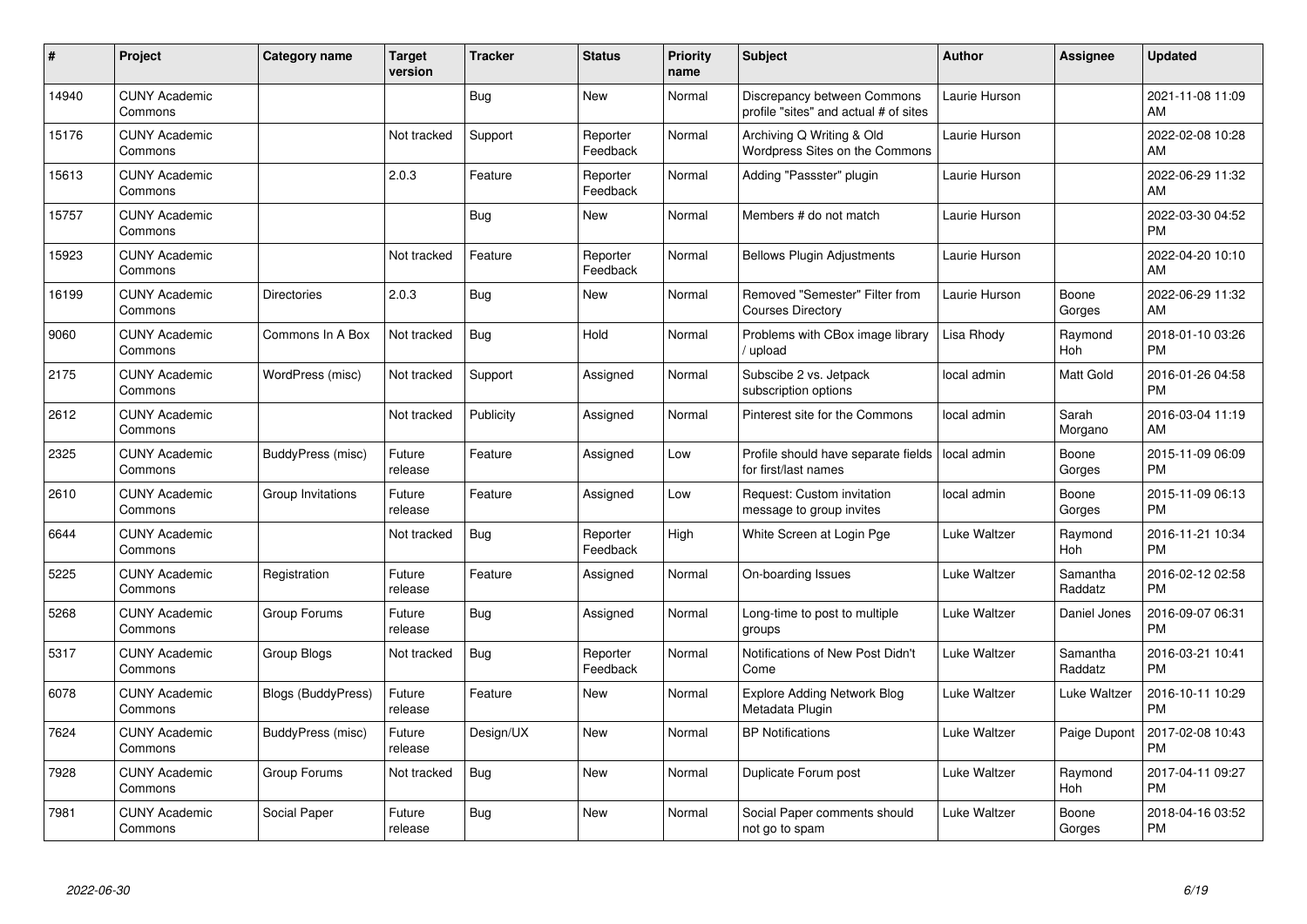| #     | Project                         | <b>Category name</b>       | <b>Target</b><br>version | <b>Tracker</b> | <b>Status</b>        | <b>Priority</b><br>name | <b>Subject</b>                                                                             | <b>Author</b>   | <b>Assignee</b>     | <b>Updated</b>                |
|-------|---------------------------------|----------------------------|--------------------------|----------------|----------------------|-------------------------|--------------------------------------------------------------------------------------------|-----------------|---------------------|-------------------------------|
| 8835  | <b>CUNY Academic</b><br>Commons | <b>Blogs (BuddyPress)</b>  | Future<br>release        | Feature        | New                  | Normal                  | Extend cuny is shortlinks to sites                                                         | Luke Waltzer    | Boone<br>Gorges     | 2022-04-26 11:59<br>AM        |
| 9211  | <b>CUNY Academic</b><br>Commons | <b>WordPress Plugins</b>   | Future<br>release        | Support        | Reporter<br>Feedback | Normal                  | Auto-Role Setting in Forum Plugin<br><b>Causing Some Confusion</b>                         | Luke Waltzer    | Boone<br>Gorges     | 2018-03-13 11:44<br>AM        |
| 9895  | <b>CUNY Academic</b><br>Commons | Onboarding                 | Future<br>release        | Feature        | Assigned             | Normal                  | Add "Accept Invitation"<br>link/button/function to Group<br>and/or Site invitation emails? | Luke Waltzer    | Boone<br>Gorges     | 2018-06-07 12:42<br><b>PM</b> |
| 13430 | <b>CUNY Academic</b><br>Commons | Reply By Email             | Not tracked              | Bug            | New                  | Normal                  | Delay in RBE                                                                               | Luke Waltzer    | Raymond<br>Hoh      | 2020-10-13 11:16<br>AM        |
| 6356  | <b>CUNY Academic</b><br>Commons | <b>WordPress Plugins</b>   | Future<br>release        | Bug            | Reporter<br>Feedback | Low                     | Should Subscribe2 be<br>deprecated?                                                        | Luke Waltzer    |                     | 2017-03-20 12:20<br><b>PM</b> |
| 6389  | <b>CUNY Academic</b><br>Commons | <b>BuddyPress Docs</b>     | Future<br>release        | Feature        | <b>New</b>           | Low                     | Make Discussion Area Visible<br>When Editing a Doc                                         | Luke Waltzer    | Boone<br>Gorges     | 2016-10-21 04:16<br><b>PM</b> |
| 6392  | <b>CUNY Academic</b><br>Commons | Group Forums               | Future<br>release        | Design/UX      | Assigned             | Low                     | Composition/Preview Panes in<br>Forum Posts                                                | Luke Waltzer    | Paige Dupont        | 2016-10-21 04:26<br><b>PM</b> |
| 7828  | <b>CUNY Academic</b><br>Commons |                            | Not tracked              | Feature        | Assigned             | Normal                  | Theme Assessment 2017                                                                      | Margaret Galvan | Margaret<br>Galvan  | 2017-05-02 10:41<br><b>PM</b> |
| 8078  | <b>CUNY Academic</b><br>Commons | <b>WordPress Plugins</b>   | Future<br>release        | System Upgrade | Assigned             | Normal                  | CommentPress Updates                                                                       | Margaret Galvan | Christian<br>Wach   | 2017-05-08 03:49<br><b>PM</b> |
| 8211  | <b>CUNY Academic</b><br>Commons | <b>WordPress Themes</b>    | Future<br>release        | Feature        | New                  | Normal                  | Theme Suggestions: Material<br>Design-Inspired Themes                                      | Margaret Galvan | Margaret<br>Galvan  | 2017-08-07 02:48<br><b>PM</b> |
| 15685 | <b>CUNY Academic</b><br>Commons |                            |                          | Support        | New                  | High                    | problem with chrome?                                                                       | Marilyn Weber   |                     | 2022-04-25 03:40<br><b>PM</b> |
| 5199  | <b>CUNY Academic</b><br>Commons | Social Paper               | Future<br>release        | Feature        | <b>New</b>           | Normal                  | add tables to the SP editor                                                                | Marilyn Weber   |                     | 2016-10-24 11:27<br>AM        |
| 5205  | <b>CUNY Academic</b><br>Commons | Social Paper               | Future<br>release        | Feature        | <b>New</b>           | Normal                  | Social Paper folders                                                                       | Marilyn Weber   |                     | 2016-02-11 10:24<br><b>PM</b> |
| 5282  | <b>CUNY Academic</b><br>Commons | Social Paper               | Future<br>release        | Bug            | <b>New</b>           | Normal                  | Replying via email directs to paper<br>but not individual comment.                         | Marilyn Weber   | Raymond<br>Hoh      | 2016-03-02 01:48<br><b>PM</b> |
| 5397  | <b>CUNY Academic</b><br>Commons | Social Paper               | Future<br>release        | Feature        | <b>New</b>           | Normal                  | frustrating to have to<br>enable/disable in SP                                             | Marilyn Weber   | Samantha<br>Raddatz | 2016-04-20 03:39<br><b>PM</b> |
| 5992  | <b>CUNY Academic</b><br>Commons | <b>Email Notifications</b> | Future<br>release        | Feature        | <b>New</b>           | Normal                  | Changing the From line of<br>autogenerated blog emails                                     | Marilyn Weber   |                     | 2018-09-27 05:19<br><b>PM</b> |
| 8607  | <b>CUNY Academic</b><br>Commons |                            | Not tracked              | Support        | New                  | Normal                  | Paypal?                                                                                    | Marilyn Weber   | Matt Gold           | 2018-05-15 01:37<br><b>PM</b> |
| 9207  | <b>CUNY Academic</b><br>Commons |                            | Future<br>release        | Support        | Reporter<br>Feedback | Normal                  | display dashboards made in<br>Tableau?                                                     | Marilyn Weber   | Boone<br>Gorges     | 2018-04-10 10:42<br>AM        |
| 9835  | <b>CUNY Academic</b><br>Commons | Group Forums               | Future<br>release        | Bug            | Assigned             | Normal                  | add a "like" function?                                                                     | Marilyn Weber   | <b>Erik Trainer</b> | 2018-06-05 01:49<br><b>PM</b> |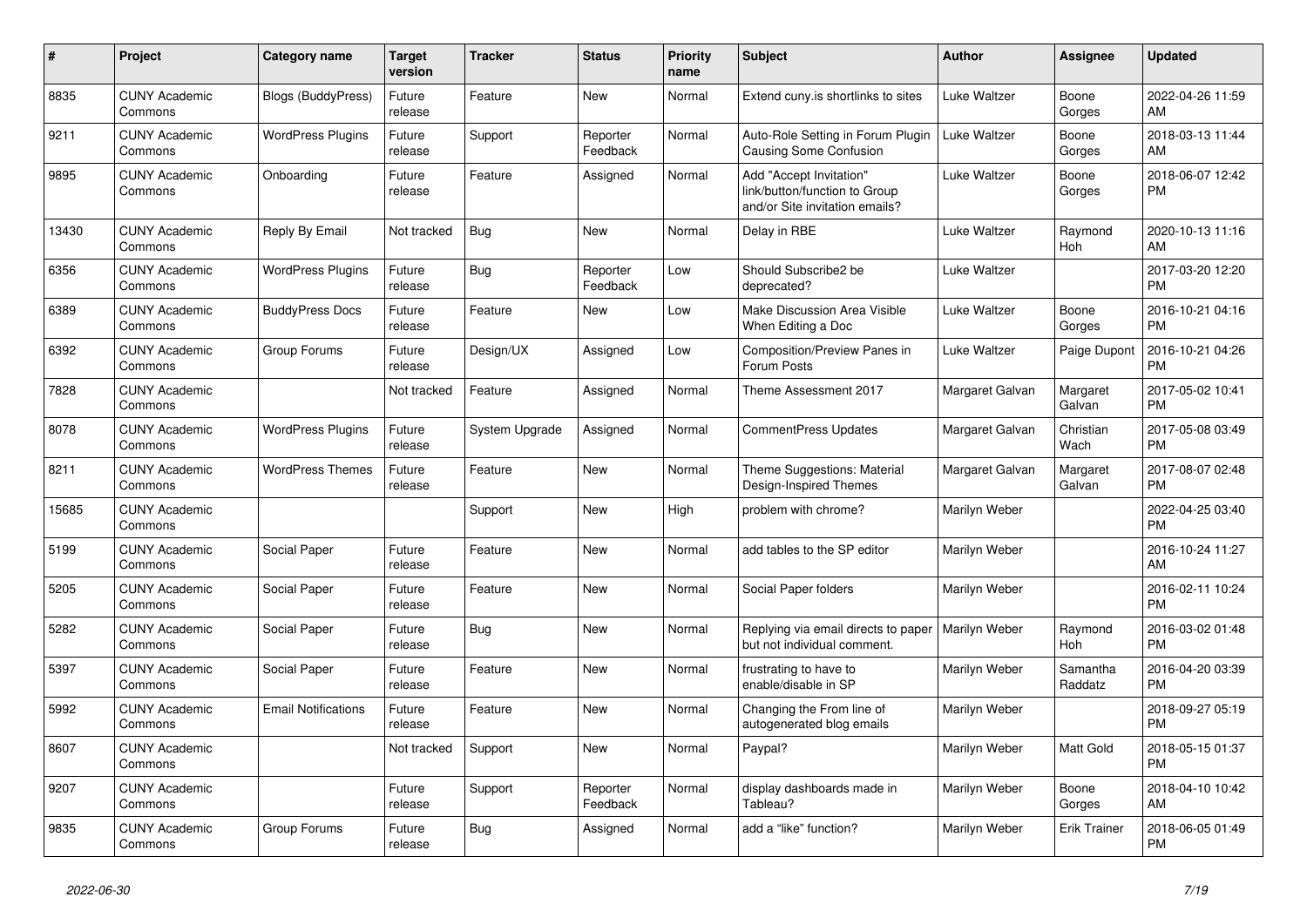| #     | <b>Project</b>                  | <b>Category name</b>      | <b>Target</b><br>version | <b>Tracker</b> | <b>Status</b>        | <b>Priority</b><br>name | <b>Subject</b>                                                                                | <b>Author</b> | Assignee         | <b>Updated</b>                |
|-------|---------------------------------|---------------------------|--------------------------|----------------|----------------------|-------------------------|-----------------------------------------------------------------------------------------------|---------------|------------------|-------------------------------|
| 10273 | <b>CUNY Academic</b><br>Commons | Registration              | Not tracked              | Support        | Reporter<br>Feedback | Normal                  | users combining CF and campus<br>address                                                      | Marilyn Weber |                  | 2019-09-18 10:58<br>AM        |
| 10657 | <b>CUNY Academic</b><br>Commons |                           | Not tracked              | Support        | Reporter<br>Feedback | Normal                  | child theme problems                                                                          | Marilyn Weber |                  | 2018-11-08 01:19<br><b>PM</b> |
| 11149 | <b>CUNY Academic</b><br>Commons |                           | Not tracked              | Support        | Reporter<br>Feedback | Normal                  | comments getting blocked                                                                      | Marilyn Weber | Raymond<br>Hoh   | 2019-03-26 11:40<br>AM        |
| 11509 | <b>CUNY Academic</b><br>Commons |                           | Not tracked              | Support        | Reporter<br>Feedback | Normal                  | deleted Page causing a Menu<br>problem?                                                       | Marilyn Weber |                  | 2019-06-04 09:54<br><b>AM</b> |
| 11519 | <b>CUNY Academic</b><br>Commons |                           | Not tracked              | Support        | Assigned             | Normal                  | comment option not appearing                                                                  | Marilyn Weber |                  | 2019-09-24 10:28<br>AM        |
| 11771 | <b>CUNY Academic</b><br>Commons |                           | Not tracked              | Support        | Reporter<br>Feedback | Normal                  | post displays in sections                                                                     | Marilyn Weber |                  | 2019-08-20 10:34<br>AM        |
| 11787 | <b>CUNY Academic</b><br>Commons |                           | Not tracked              | Support        | Reporter<br>Feedback | Normal                  | automated comments notifications<br>on ZenDesk                                                | Marilyn Weber |                  | 2019-08-26 06:18<br><b>PM</b> |
| 11848 | <b>CUNY Academic</b><br>Commons |                           | Not tracked              | Support        | Hold                 | Normal                  | a Dean of Faculty wants to share<br>a large file                                              | Marilyn Weber |                  | 2019-09-24 08:44<br>AM.       |
| 12350 | <b>CUNY Academic</b><br>Commons | <b>Blogs (BuddyPress)</b> | Not tracked              | Support        | Reporter<br>Feedback | Normal                  | URL creation problem                                                                          | Marilyn Weber |                  | 2020-02-03 11:27<br>AM        |
| 12352 | <b>CUNY Academic</b><br>Commons |                           | Not tracked              | Support        | New                  | Normal                  | "posts list" page builder block<br>option                                                     | Marilyn Weber |                  | 2020-02-03 01:29<br><b>PM</b> |
| 12360 | <b>CUNY Academic</b><br>Commons | <b>WordPress Themes</b>   | Not tracked              | Bug            | Reporter<br>Feedback | Normal                  | site just says "DANTE We are<br>currently in maintenance mode,<br>please check back shortly." | Marilyn Weber |                  | 2020-02-04 12:13<br><b>PM</b> |
| 12382 | <b>CUNY Academic</b><br>Commons | Membership                | Not tracked              | Support        | New                  | Normal                  | Email request change                                                                          | Marilyn Weber | Marilyn<br>Weber | 2020-02-06 12:56<br><b>PM</b> |
| 12741 | <b>CUNY Academic</b><br>Commons | <b>WordPress Plugins</b>  | Not tracked              | Support        | Reporter<br>Feedback | Normal                  | Tableau Public Viz Block                                                                      | Marilyn Weber | Raymond<br>Hoh   | 2020-05-12 11:00<br>AM        |
| 13034 | <b>CUNY Academic</b><br>Commons |                           | Not tracked              | Support        | Reporter<br>Feedback | Normal                  | a site is asking people to join the<br>Commons to get a download                              | Marilyn Weber |                  | 2020-07-12 07:23<br>AM        |
| 13255 | <b>CUNY Academic</b><br>Commons |                           | Not tracked              | Support        | Reporter<br>Feedback | Normal                  | Accessibility problems                                                                        | Marilyn Weber |                  | 2020-09-01 05:48<br><b>PM</b> |
| 13286 | <b>CUNY Academic</b><br>Commons |                           | Not tracked              | Support        | <b>New</b>           | Normal                  | problem connecting with<br><b>WordPress app</b>                                               | Marilyn Weber | Raymond<br>Hoh   | 2020-09-08 11:16<br>AM        |
| 13328 | <b>CUNY Academic</b><br>Commons | Group Forums              | Not tracked              | Bug            | Reporter<br>Feedback | Normal                  | cross-posting in two related<br>groups                                                        | Marilyn Weber | Raymond<br>Hoh   | 2020-09-15 10:39<br><b>PM</b> |
| 13975 | <b>CUNY Academic</b><br>Commons | Social Paper              | Not tracked              | Support        | Reporter<br>Feedback | Normal                  | can't approve comments on Social<br>Paper paper                                               | Marilyn Weber |                  | 2021-02-12 09:33<br>AM        |
| 14074 | <b>CUNY Academic</b><br>Commons | WordPress (misc)          | Not tracked              | Support        | Reporter<br>Feedback | Normal                  | page password protection problem                                                              | Marilyn Weber |                  | 2021-03-02 11:03<br>AM        |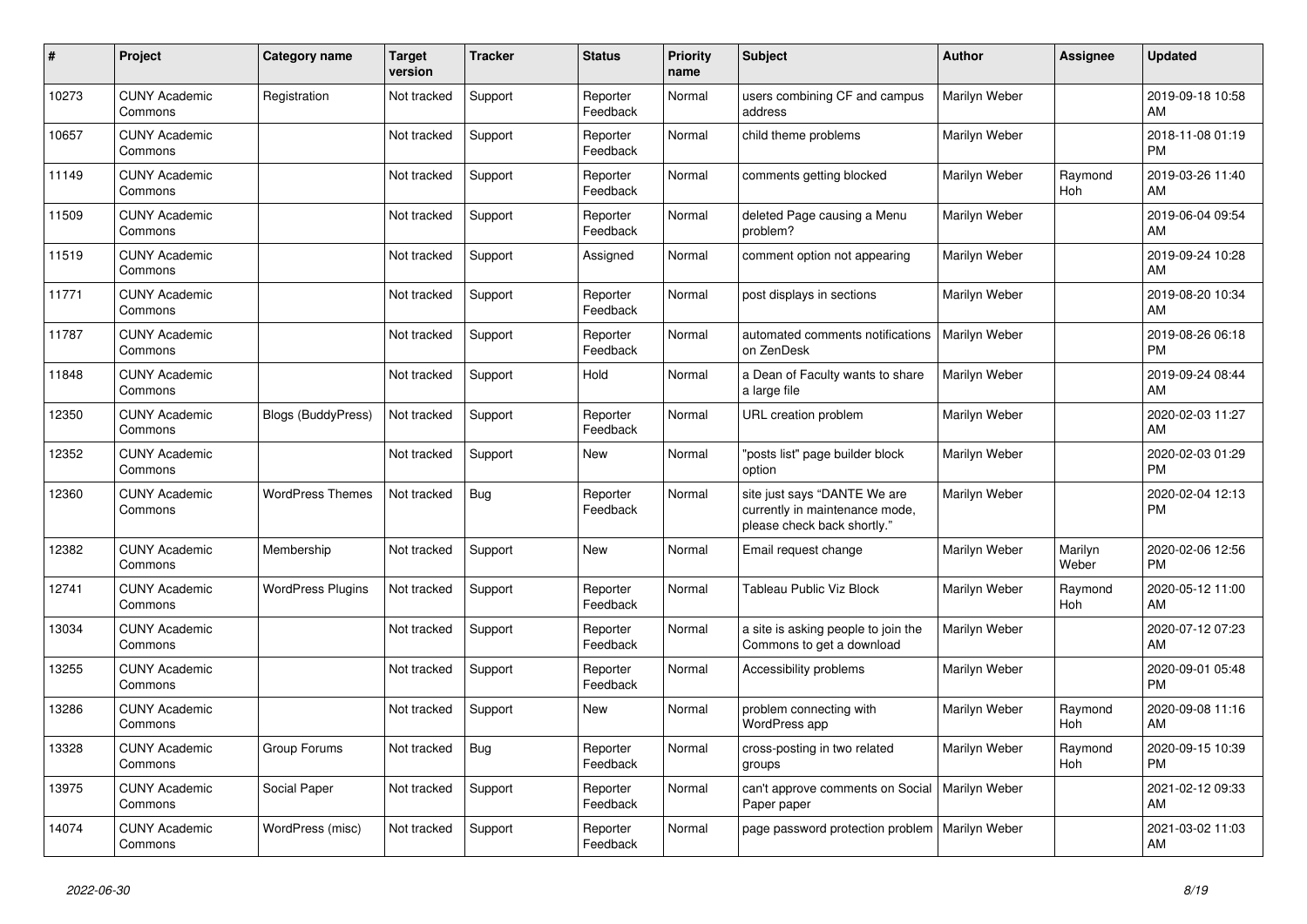| #     | Project                         | <b>Category name</b>       | <b>Target</b><br>version | <b>Tracker</b> | <b>Status</b>        | <b>Priority</b><br>name | <b>Subject</b>                                                                                                                                        | <b>Author</b> | Assignee            | <b>Updated</b>                |
|-------|---------------------------------|----------------------------|--------------------------|----------------|----------------------|-------------------------|-------------------------------------------------------------------------------------------------------------------------------------------------------|---------------|---------------------|-------------------------------|
| 14398 | <b>CUNY Academic</b><br>Commons |                            | Not tracked              | Support        | Reporter<br>Feedback | Normal                  | Events plug-in notification problem                                                                                                                   | Marilyn Weber |                     | 2021-05-11 11:21<br>AM        |
| 14784 | <b>CUNY Academic</b><br>Commons |                            |                          | Support        | Reporter<br>Feedback | Normal                  | User report of logo problem when<br>using Customizer theme                                                                                            | Marilyn Weber |                     | 2021-09-17 10:25<br>AM        |
| 14900 | <b>CUNY Academic</b><br>Commons |                            | Not tracked              | Support        | Reporter<br>Feedback | Normal                  | previous theme?                                                                                                                                       | Marilyn Weber |                     | 2021-10-25 10:31<br>AM        |
| 14911 | <b>CUNY Academic</b><br>Commons | <b>WordPress Themes</b>    | Not tracked              | Support        | New                  | Normal                  | Twentytwentyone theme                                                                                                                                 | Marilyn Weber |                     | 2021-10-28 10:37<br>AM        |
| 15045 | <b>CUNY Academic</b><br>Commons |                            |                          | Support        | New                  | Normal                  | no result for KCeL in the search<br>box on the commons                                                                                                | Marilyn Weber |                     | 2021-12-10 11:29<br>AM        |
| 15169 | <b>CUNY Academic</b><br>Commons |                            | 2.0.3                    | Support        | Reporter<br>Feedback | Normal                  | new Prelude website zipfiles for<br>custom theme and other files.                                                                                     | Marilyn Weber |                     | 2022-06-29 11:32<br>AM        |
| 15260 | <b>CUNY Academic</b><br>Commons |                            |                          | Support        | Reporter<br>Feedback | Normal                  | Diacritical markings   European<br><b>Stages</b>                                                                                                      | Marilyn Weber |                     | 2022-02-04 08:16<br>AM        |
| 15370 | <b>CUNY Academic</b><br>Commons |                            |                          | Support        | Reporter<br>Feedback | Normal                  | All-in-One Event Calendar?                                                                                                                            | Marilyn Weber |                     | 2022-02-17 11:03<br>AM        |
| 15565 | <b>CUNY Academic</b><br>Commons |                            |                          | Support        | New                  | Normal                  | Events - send updates to an email<br>listserv                                                                                                         | Marilyn Weber |                     | 2022-03-10 01:06<br><b>PM</b> |
| 15655 | <b>CUNY Academic</b><br>Commons |                            | 2.0.3                    | Support        | Reporter<br>Feedback | Normal                  | Event Aggregator plugin?                                                                                                                              | Marilyn Weber |                     | 2022-06-29 11:32<br>AM        |
| 15816 | <b>CUNY Academic</b><br>Commons |                            | Not tracked              | Support        | New                  | Normal                  | slow loading at SPS                                                                                                                                   | Marilyn Weber |                     | 2022-04-05 01:26<br><b>PM</b> |
| 16099 | <b>CUNY Academic</b><br>Commons |                            |                          | Support        | Reporter<br>Feedback | Normal                  | request for Newsletter Glue                                                                                                                           | Marilyn Weber |                     | 2022-05-13 12:14<br><b>PM</b> |
| 16110 | <b>CUNY Academic</b><br>Commons |                            |                          | Support        | Reporter<br>Feedback | Normal                  | remove Creative Commons<br>license from pages?                                                                                                        | Marilyn Weber | Raymond<br>Hoh      | 2022-05-17 06:11<br><b>PM</b> |
| 5050  | <b>CUNY Academic</b><br>Commons | Social Paper               | Future<br>release        | Feature        | New                  | Low                     | Making comments visible in SP<br>editing mode (SP suggestion #1)                                                                                      | Marilyn Weber | Samantha<br>Raddatz | 2019-09-17 11:10<br><b>PM</b> |
| 5052  | <b>CUNY Academic</b><br>Commons | Social Paper               | Future<br>release        | Feature        | <b>New</b>           | Low                     | Sentence by sentence or line by<br>line comments (SP suggestion #3)                                                                                   | Marilyn Weber | Boone<br>Gorges     | 2016-02-11 10:24<br><b>PM</b> |
| 5053  | <b>CUNY Academic</b><br>Commons | Social Paper               | Future<br>release        | Feature        | <b>New</b>           | Low                     | Scrollable menu to add readers<br>(SP suggestion #4)                                                                                                  | Marilyn Weber | Samantha<br>Raddatz | 2016-04-21 05:21<br><b>PM</b> |
| 5058  | <b>CUNY Academic</b><br>Commons | Social Paper               | Future<br>release        | Feature        | New                  | Low                     | Can there be a clearer signal that<br>even when comments have<br>already been made you add<br>comments by clicking on the side?<br>(SP suggestion #5) | Marilyn Weber | Samantha<br>Raddatz | 2016-02-11 10:24<br><b>PM</b> |
| 11971 | <b>CUNY Academic</b><br>Commons | <b>Email Notifications</b> | Future<br>release        | <b>Bug</b>     | Reporter<br>Feedback | Low                     | Pictures obscured in emailed post<br>notifications                                                                                                    | Marilyn Weber | Raymond<br>Hoh      | 2019-11-21 01:14<br>PM        |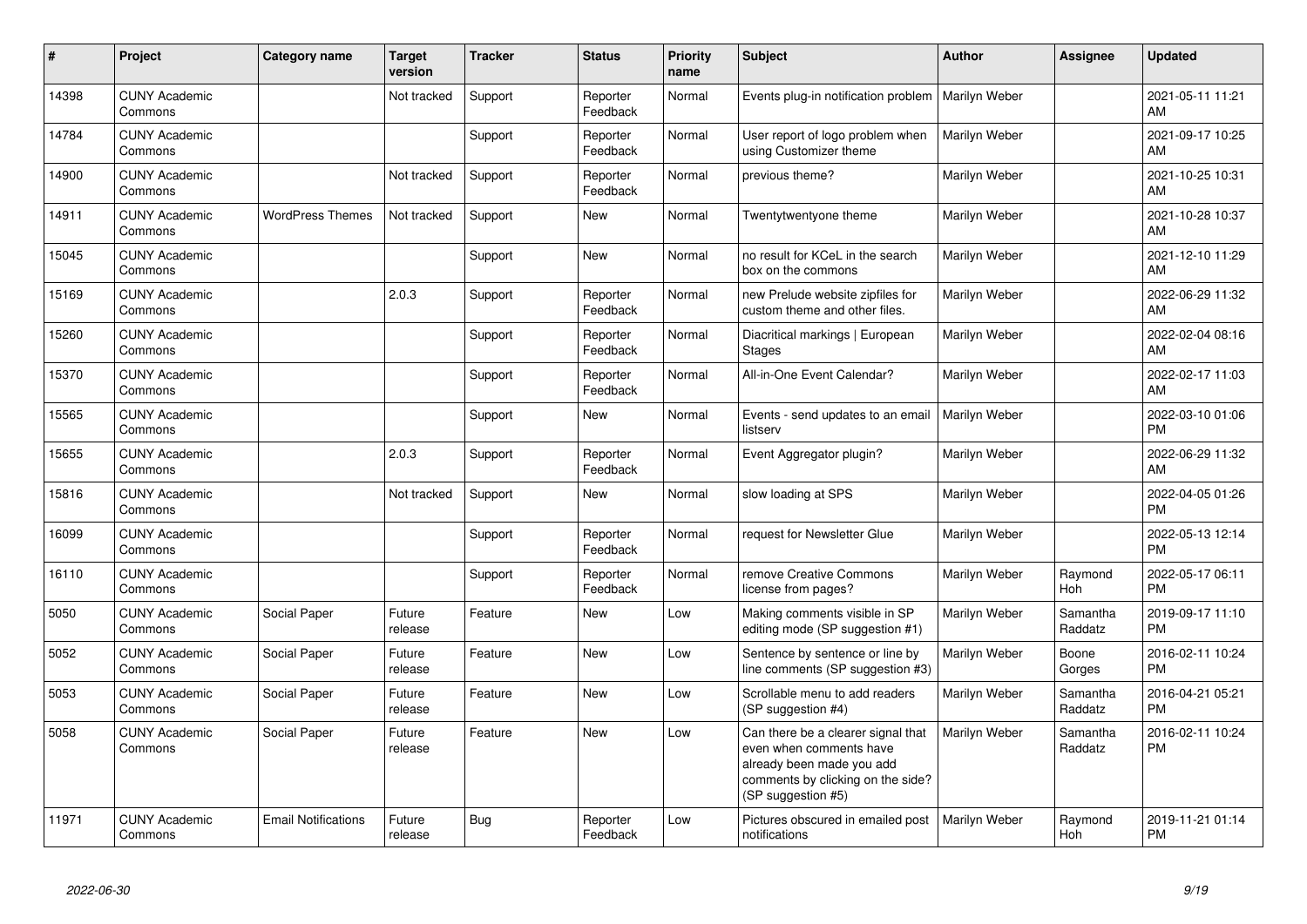| #     | Project                         | <b>Category name</b>      | <b>Target</b><br>version | <b>Tracker</b> | <b>Status</b>        | <b>Priority</b><br>name | <b>Subject</b>                                                     | <b>Author</b>      | <b>Assignee</b>   | <b>Updated</b>                |
|-------|---------------------------------|---------------------------|--------------------------|----------------|----------------------|-------------------------|--------------------------------------------------------------------|--------------------|-------------------|-------------------------------|
| 13912 | <b>CUNY Academic</b><br>Commons |                           | Not tracked              | Feature        | Hold                 | Low                     | posting "missed schedule"                                          | Marilyn Weber      |                   | 2021-02-23 10:46<br>AM        |
| 2571  | NYCDH Community<br>Site         |                           |                          | Feature        | Assigned             | Normal                  | Add Google custom search box to<br>homepage                        | <b>Mark Newton</b> | Raymond<br>Hoh    | 2013-05-18 07:49<br><b>PM</b> |
| 2573  | <b>NYCDH Community</b><br>Site  |                           |                          | Feature        | Reporter<br>Feedback | Normal                  | Add dh nyc twitter list feed to site                               | <b>Mark Newton</b> | Matt Gold         | 2013-05-16 11:42<br><b>PM</b> |
| 2574  | <b>NYCDH Community</b><br>Site  |                           |                          | Feature        | Assigned             | Normal                  | Add Way to Upload Files to<br>Groups                               | <b>Mark Newton</b> | Raymond<br>Hoh    | 2013-05-18 07:46<br><b>PM</b> |
| 2576  | <b>NYCDH Community</b><br>Site  |                           |                          | <b>Bug</b>     | Hold                 | Low                     | Test Next Button in Javascript<br><b>Tutorial Under Activities</b> | <b>Mark Newton</b> | Alex Gil          | 2013-05-18 02:55<br><b>PM</b> |
| 2577  | <b>NYCDH Community</b><br>Site  |                           |                          | Feature        | Assigned             | Low                     | Investigate Potential to Add Links<br>to the Forum                 | <b>Mark Newton</b> | Alex Gil          | 2013-05-16 09:40<br><b>PM</b> |
| 10678 | <b>CUNY Academic</b><br>Commons |                           | Not tracked              | <b>Bug</b>     | Reporter<br>Feedback | High                    | Newsletter Plugin Not Sending<br><b>Out Newsletters</b>            | Mark Webb          | Boone<br>Gorges   | 2019-09-16 09:38<br><b>PM</b> |
| 10262 | <b>CUNY Academic</b><br>Commons |                           | Not tracked              | Bug            | Reporter<br>Feedback | Normal                  | Newsletter Plugin: Broken Image<br>at Bottom of All Newsletters    | Mark Webb          | Raymond<br>Hoh    | 2018-08-30 05:17<br><b>PM</b> |
| 10769 | <b>CUNY Academic</b><br>Commons | <b>WordPress Themes</b>   | Not tracked              | Bug            | Reporter<br>Feedback | Normal                  | 2011 Theme Sidebar                                                 | Mark Webb          |                   | 2018-12-04 04:09<br><b>PM</b> |
| 11120 | <b>CUNY Academic</b><br>Commons | <b>WordPress Plugins</b>  | Not tracked              | Bug            | Reporter<br>Feedback | Normal                  | Events Manager Events Not<br>Showing Up                            | Mark Webb          |                   | 2019-02-27 04:10<br><b>PM</b> |
| 370   | <b>CUNY Academic</b><br>Commons | Registration              | Future<br>release        | Feature        | Assigned             | High                    | <b>Guest Accounts</b>                                              | <b>Matt Gold</b>   | Matt Gold         | 2015-04-09 09:33<br><b>PM</b> |
| 5691  | <b>CUNY Academic</b><br>Commons | <b>Blogs (BuddyPress)</b> | Future<br>release        | Bug            | Assigned             | High                    | Differing numbers on Sites display                                 | <b>Matt Gold</b>   | Raymond<br>Hoh    | 2016-06-13 01:37<br><b>PM</b> |
| 287   | <b>CUNY Academic</b><br>Commons | WordPress (misc)          | Future<br>release        | Feature        | Assigned             | Normal                  | Create troubleshooting tool for<br>account sign-up                 | <b>Matt Gold</b>   | Boone<br>Gorges   | 2015-11-09 06:17<br><b>PM</b> |
| 364   | <b>CUNY Academic</b><br>Commons | <b>WordPress Plugins</b>  | Future<br>release        | Feature        | New                  | Normal                  | <b>Bulletin Board</b>                                              | <b>Matt Gold</b>   |                   | 2015-01-05 08:50<br><b>PM</b> |
| 365   | <b>CUNY Academic</b><br>Commons | WordPress (misc)          | Future<br>release        | Feature        | Assigned             | Normal                  | <b>Create Mouseover Tooltips</b><br>throughout Site                | <b>Matt Gold</b>   | Chris Stein       | 2015-11-09 06:18<br><b>PM</b> |
| 377   | <b>CUNY Academic</b><br>Commons | BuddyPress (misc)         | Future<br>release        | Feature        | Assigned             | Normal                  | Like buttons                                                       | Matt Gold          | Boone<br>Gorges   | 2010-11-16 05:13<br><b>PM</b> |
| 412   | <b>CUNY Academic</b><br>Commons | <b>WordPress Themes</b>   | Future<br>release        | Feature        | Assigned             | Normal                  | <b>Featured Themes</b>                                             | <b>Matt Gold</b>   | Dominic<br>Giglio | 2015-01-05 08:44<br><b>PM</b> |
| 435   | <b>CUNY Academic</b><br>Commons | BuddyPress (misc)         | Future<br>release        | Feature        | Assigned             | Normal                  | Include Avatar Images in Forum<br><b>Post Notification Emails</b>  | Matt Gold          | Boone<br>Gorges   | 2010-12-08 12:40<br><b>PM</b> |
| 497   | <b>CUNY Academic</b><br>Commons | <b>WordPress Plugins</b>  | Future<br>release        | Feature        | Assigned             | Normal                  | Drag and Drop Ordering on<br>Gallery Post Plugin                   | Matt Gold          | Ron Rennick       | 2015-11-09 06:18<br><b>PM</b> |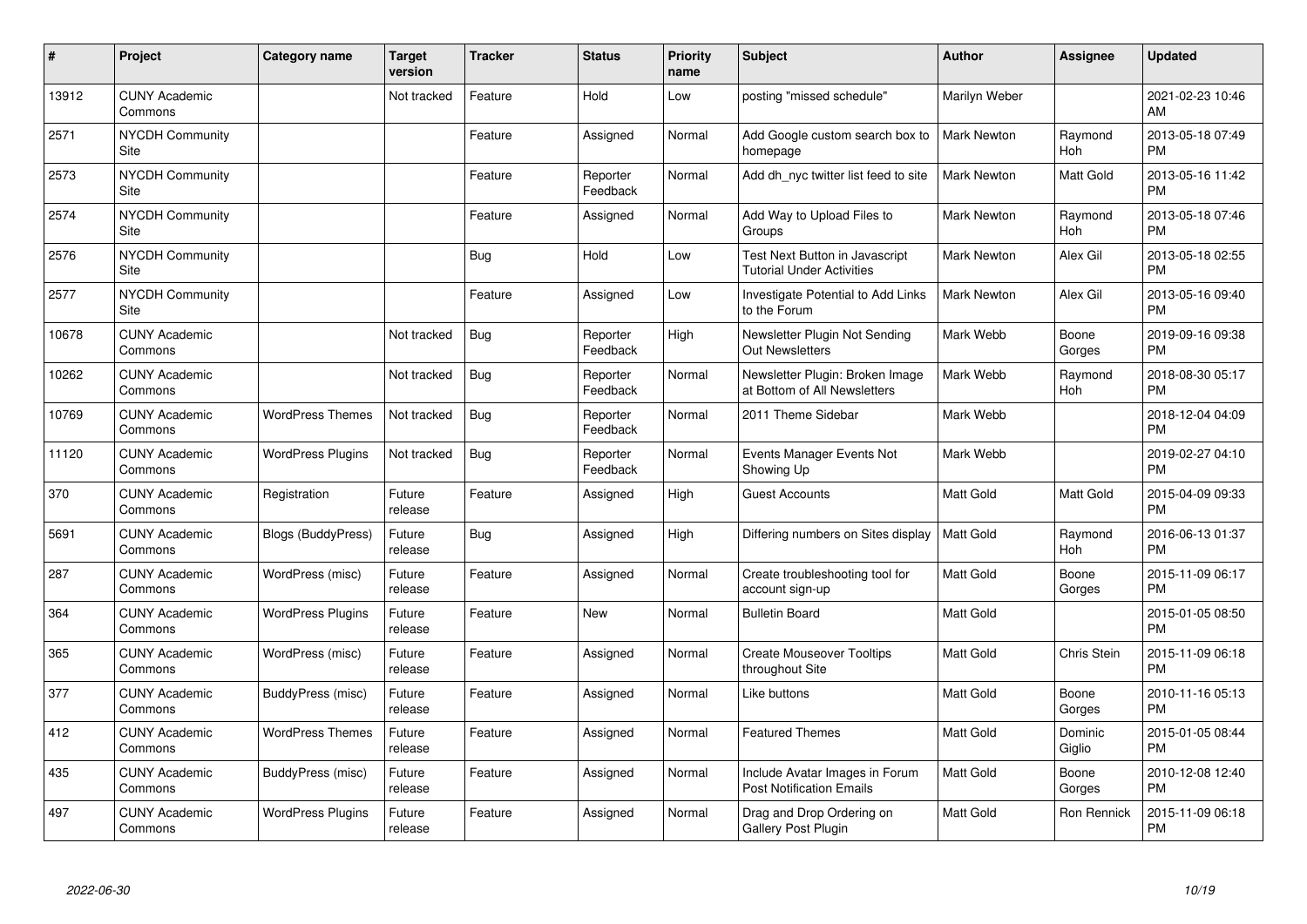| #    | Project                         | <b>Category name</b>     | <b>Target</b><br>version | <b>Tracker</b> | <b>Status</b>        | <b>Priority</b><br>name | <b>Subject</b>                                                                            | <b>Author</b>    | Assignee            | <b>Updated</b>                |
|------|---------------------------------|--------------------------|--------------------------|----------------|----------------------|-------------------------|-------------------------------------------------------------------------------------------|------------------|---------------------|-------------------------------|
| 500  | <b>CUNY Academic</b><br>Commons | BuddyPress (misc)        | Future<br>release        | Feature        | Assigned             | Normal                  | Export Group Data                                                                         | <b>Matt Gold</b> | Boone<br>Gorges     | 2010-12-19 12:09<br><b>PM</b> |
| 554  | <b>CUNY Academic</b><br>Commons | BuddyPress (misc)        | Future<br>release        | Feature        | Assigned             | Normal                  | Add Trackback notifications to<br>site-wide activity feed                                 | <b>Matt Gold</b> | Boone<br>Gorges     | 2015-11-09 06:19<br><b>PM</b> |
| 599  | <b>CUNY Academic</b><br>Commons | BuddyPress (misc)        | Future<br>release        | Feature        | Assigned             | Normal                  | Consider adding rating plugins for<br><b>BuddyPress/BBPress</b>                           | <b>Matt Gold</b> | Boone<br>Gorges     | 2011-08-22 06:50<br><b>PM</b> |
| 635  | <b>CUNY Academic</b><br>Commons | BuddyPress (misc)        | Future<br>release        | Feature        | Assigned             | Normal                  | Big Blue Button -<br>Videoconferencing in Groups and<br><b>Blogs</b>                      | Matt Gold        | Boone<br>Gorges     | 2011-03-14 03:24<br><b>PM</b> |
| 636  | <b>CUNY Academic</b><br>Commons | WordPress (misc)         | Not tracked              | Support        | Assigned             | Normal                  | Create Lynda.com-like Table of<br><b>Contents for Prospective Tutorial</b><br>Screencasts | Matt Gold        | scott voth          | 2016-02-23 03:12<br><b>PM</b> |
| 653  | <b>CUNY Academic</b><br>Commons | Group Blogs              | Future<br>release        | Feature        | Assigned             | Normal                  | Redesign Integration of Groups<br>and Blogs                                               | Matt Gold        | Samantha<br>Raddatz | 2015-11-09 05:40<br><b>PM</b> |
| 658  | <b>CUNY Academic</b><br>Commons | <b>WordPress Plugins</b> | Future<br>release        | Feature        | Assigned             | Normal                  | Rebulid Sitewide Tag Suggestion                                                           | Matt Gold        | Boone<br>Gorges     | 2015-01-05 08:47<br><b>PM</b> |
| 1105 | <b>CUNY Academic</b><br>Commons | WordPress (misc)         | Future<br>release        | Feature        | Assigned             | Normal                  | Rephrase Blog Privacy Options                                                             | Matt Gold        | Samantha<br>Raddatz | 2015-11-09 06:19<br><b>PM</b> |
| 1544 | <b>CUNY Academic</b><br>Commons | Groups (misc)            | Future<br>release        | Feature        | Reporter<br>Feedback | Normal                  | Group Filtering and Sorting                                                               | <b>Matt Gold</b> | <b>Chris Stein</b>  | 2019-03-01 02:25<br><b>PM</b> |
| 2523 | <b>CUNY Academic</b><br>Commons | <b>BuddyPress Docs</b>   | Future<br>release        | Feature        | Assigned             | Normal                  | Allow Users to Upload Images to<br><b>BP</b> Docs                                         | Matt Gold        | Boone<br>Gorges     | 2015-11-09 06:14<br><b>PM</b> |
| 3042 | <b>CUNY Academic</b><br>Commons | <b>Public Portfolio</b>  | Future<br>release        | Feature        | Assigned             | Normal                  | Browsing member interests                                                                 | <b>Matt Gold</b> | Boone<br>Gorges     | 2015-03-21 09:04<br><b>PM</b> |
| 3090 | <b>CUNY Academic</b><br>Commons | Twitter page             | Future<br>release        | Feature        | Assigned             | Normal                  | Prevent Retweets from showing<br>up on Commons twitter page                               | <b>Matt Gold</b> | <b>Tahir Butt</b>   | 2016-10-24 11:31<br>AM        |
| 3220 | <b>CUNY Academic</b><br>Commons | Public Portfolio         | Future<br>release        | Feature        | Assigned             | Normal                  | Add indent/outdent option to<br>Formatting Buttons on Profile<br>Page                     | Matt Gold        | Boone<br>Gorges     | 2014-05-21 10:39<br><b>PM</b> |
| 3308 | <b>CUNY Academic</b><br>Commons | Group Invitations        | Future<br>release        | Feature        | Assigned             | Normal                  | Allow members to rescind group<br>invitations                                             | Matt Gold        | Boone<br>Gorges     | 2015-04-01 08:53<br><b>PM</b> |
| 3369 | <b>CUNY Academic</b><br>Commons | Reply By Email           | Not tracked              | Outreach       | Hold                 | Normal                  | Release reply by email to WP<br>plugin directory                                          | Matt Gold        | Raymond<br>Hoh      | 2016-03-01 12:46<br><b>PM</b> |
| 3419 | <b>CUNY Academic</b><br>Commons | Group Invitations        | 1.6.14                   | Bug            | Testing<br>Required  | Normal                  | Neatening the display of<br>messages on group requests                                    | Matt Gold        | Boone<br>Gorges     | 2014-09-01 09:29<br><b>PM</b> |
| 3517 | <b>CUNY Academic</b><br>Commons | My Commons               | Future<br>release        | Feature        | Assigned             | Normal                  | Mute/Unmute My Commons<br>updates                                                         | <b>Matt Gold</b> | Raymond<br>Hoh      | 2015-11-09 01:19<br><b>PM</b> |
| 3524 | <b>CUNY Academic</b><br>Commons | Documentation            | Not tracked              | Documentation  | Assigned             | Normal                  | Post describing all you can do<br>when starting up a new blog/group                       | <b>Matt Gold</b> | scott voth          | 2014-10-04 12:56<br><b>PM</b> |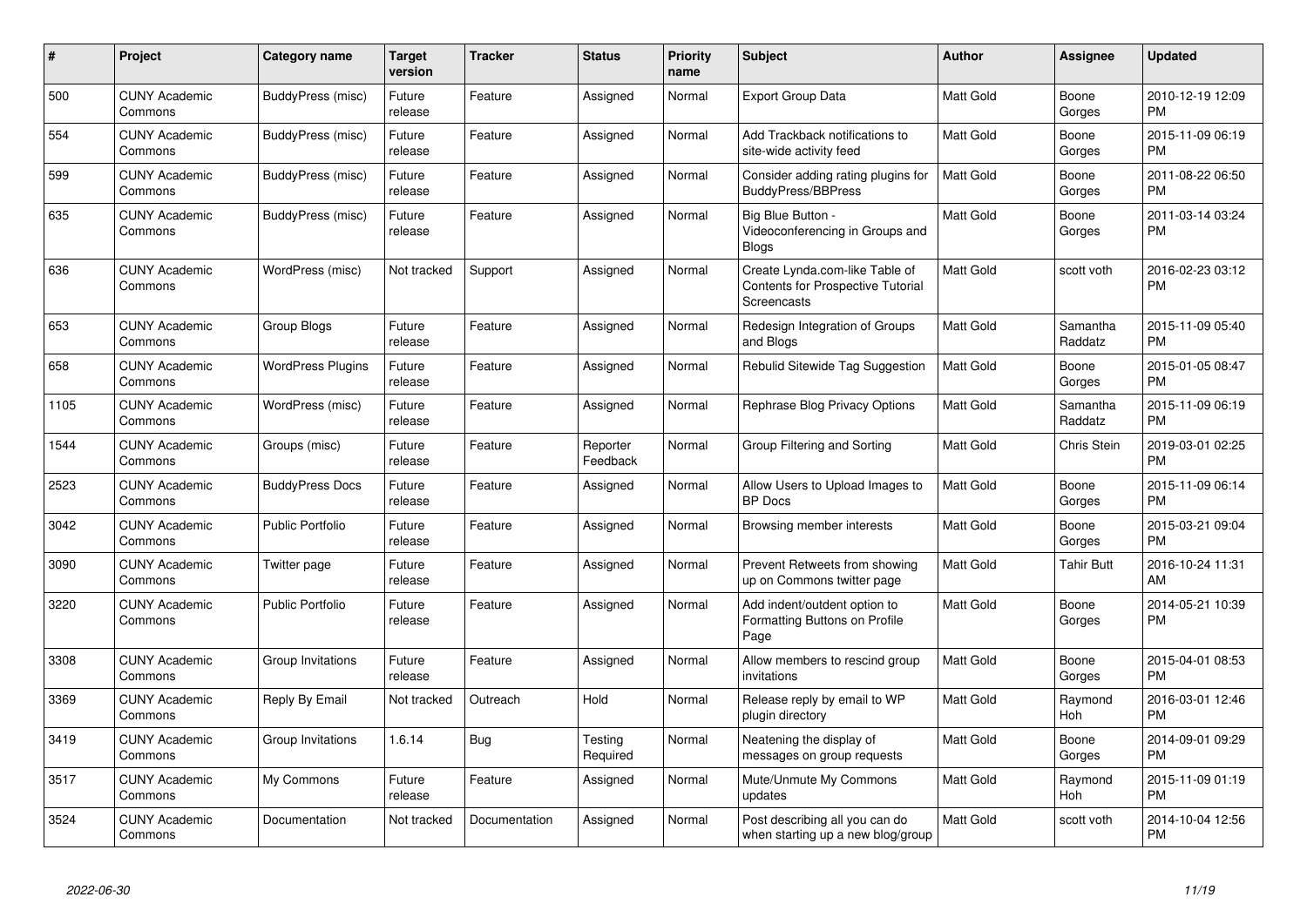| $\#$ | Project                         | <b>Category name</b>    | Target<br>version | <b>Tracker</b> | <b>Status</b> | Priority<br>name | <b>Subject</b>                                                      | <b>Author</b>    | <b>Assignee</b>     | <b>Updated</b>                |
|------|---------------------------------|-------------------------|-------------------|----------------|---------------|------------------|---------------------------------------------------------------------|------------------|---------------------|-------------------------------|
| 3536 | <b>CUNY Academic</b><br>Commons | My Commons              | Future<br>release | Feature        | Assigned      | Normal           | Infinite Scroll on My Commons<br>page                               | <b>Matt Gold</b> | Raymond<br>Hoh      | 2015-04-13 04:42<br><b>PM</b> |
| 3577 | <b>CUNY Academic</b><br>Commons | My Commons              | Future<br>release | Design/UX      | Assigned      | Normal           | Replies to items in My Commons                                      | <b>Matt Gold</b> | Raymond<br>Hoh      | 2015-04-09 05:19<br><b>PM</b> |
| 3657 | <b>CUNY Academic</b><br>Commons | WordPress (misc)        | Not tracked       | Feature        | <b>New</b>    | Normal           | Create alert for GC email<br>addresses                              | Matt Gold        | Matt Gold           | 2016-04-14 11:29<br><b>PM</b> |
| 3662 | <b>CUNY Academic</b><br>Commons | <b>SEO</b>              | Future<br>release | Feature        | Assigned      | Normal           | Duplicate Content/SEO/Google<br>issues                              | Matt Gold        | Raymond<br>Hoh      | 2015-04-13 04:37<br><b>PM</b> |
| 3759 | <b>CUNY Academic</b><br>Commons | WordPress (misc)        | Future<br>release | Feature        | Assigned      | Normal           | Review Interface for Adding Users<br>to Blogs                       | <b>Matt Gold</b> | Boone<br>Gorges     | 2015-03-24 05:52<br><b>PM</b> |
| 3768 | <b>CUNY Academic</b><br>Commons | <b>Public Portfolio</b> | Future<br>release | Feature        | Assigned      | Normal           | Institutions/Past positions on<br>public portfolios                 | <b>Matt Gold</b> | Boone<br>Gorges     | 2018-04-23 10:44<br>AM        |
| 3770 | <b>CUNY Academic</b><br>Commons | <b>Public Portfolio</b> | Future<br>release | Feature        | Assigned      | Normal           | Improve Layout/Formatting of<br>Positions Area on Public Portfolios | <b>Matt Gold</b> | <b>Chris Stein</b>  | 2015-04-01 09:17<br><b>PM</b> |
| 4027 | <b>CUNY Academic</b><br>Commons | Commons In A Box        | Not tracked       | Design/UX      | Assigned      | Normal           | Usability review of CBOX update<br>procedures                       | <b>Matt Gold</b> | Samantha<br>Raddatz | 2015-05-11 06:36<br><b>PM</b> |
| 4053 | <b>CUNY Academic</b><br>Commons | Events                  | Future<br>release | Feature        | Assigned      | Normal           | Create new tab for past events                                      | <b>Matt Gold</b> | Boone<br>Gorges     | 2015-05-12 02:10<br><b>PM</b> |
| 4070 | <b>CUNY Academic</b><br>Commons | Analytics               | Not tracked       | Support        | Assigned      | Normal           | Request for JITP site analytics                                     | <b>Matt Gold</b> | Seth Persons        | 2016-02-23 03:09<br><b>PM</b> |
| 4235 | <b>CUNY Academic</b><br>Commons |                         | Not tracked       | Design/UX      | Assigned      | Normal           | Explore user experience around<br>comments on forum topics vs docs  | <b>Matt Gold</b> | Samantha<br>Raddatz | 2015-07-21 10:23<br>AM        |
| 4238 | <b>CUNY Academic</b><br>Commons | Events                  | Future<br>release | Feature        | Assigned      | Normal           | Copy Events to Other Groups?                                        | Matt Gold        | Boone<br>Gorges     | 2015-07-02 10:08<br>AM        |
| 4404 | <b>CUNY Academic</b><br>Commons | <b>Public Portfolio</b> | Future<br>release | Design/UX      | Assigned      | Normal           | Change color of permissions info<br>on portfolio editing interface  | <b>Matt Gold</b> | Samantha<br>Raddatz | 2015-08-11 05:28<br><b>PM</b> |
| 4661 | <b>CUNY Academic</b><br>Commons | User Experience         | Future<br>release | Bug            | Assigned      | Normal           | Simplify Events text                                                | <b>Matt Gold</b> | Samantha<br>Raddatz | 2015-10-02 09:06<br><b>PM</b> |
| 4903 | <b>CUNY Academic</b><br>Commons | Events                  | Future<br>release | Design/UX      | Assigned      | Normal           | Improving visual appearance of<br>event calendars                   | Matt Gold        | Boone<br>Gorges     | 2016-10-13 11:51<br>AM        |
| 4980 | <b>CUNY Academic</b><br>Commons | Home Page               | Future<br>release | Feature        | Assigned      | Normal           | CAC Featured Content -- Adding<br>Randomization                     | Matt Gold        | Boone<br>Gorges     | 2016-12-12 03:01<br><b>PM</b> |
| 4986 | <b>CUNY Academic</b><br>Commons | ZenDesk                 | Not tracked       | Support        | Assigned      | Normal           | Prepare documentation for<br>Zendesk re web widget                  | <b>Matt Gold</b> | Samantha<br>Raddatz | 2016-02-25 03:09<br><b>PM</b> |
| 5316 | <b>CUNY Academic</b><br>Commons | User Experience         | Future<br>release | Feature        | Assigned      | Normal           | Prompt user email address<br>updates                                | Matt Gold        | Stephen Real        | 2016-12-21 03:30<br><b>PM</b> |
| 5581 | CUNY Academic<br>Commons        | Analytics               | Future<br>release | Feature        | Assigned      | Normal           | Explore alternatives to Google<br>Analytics                         | <b>Matt Gold</b> | Valerie<br>Townsend | 2020-04-17 03:12<br><b>PM</b> |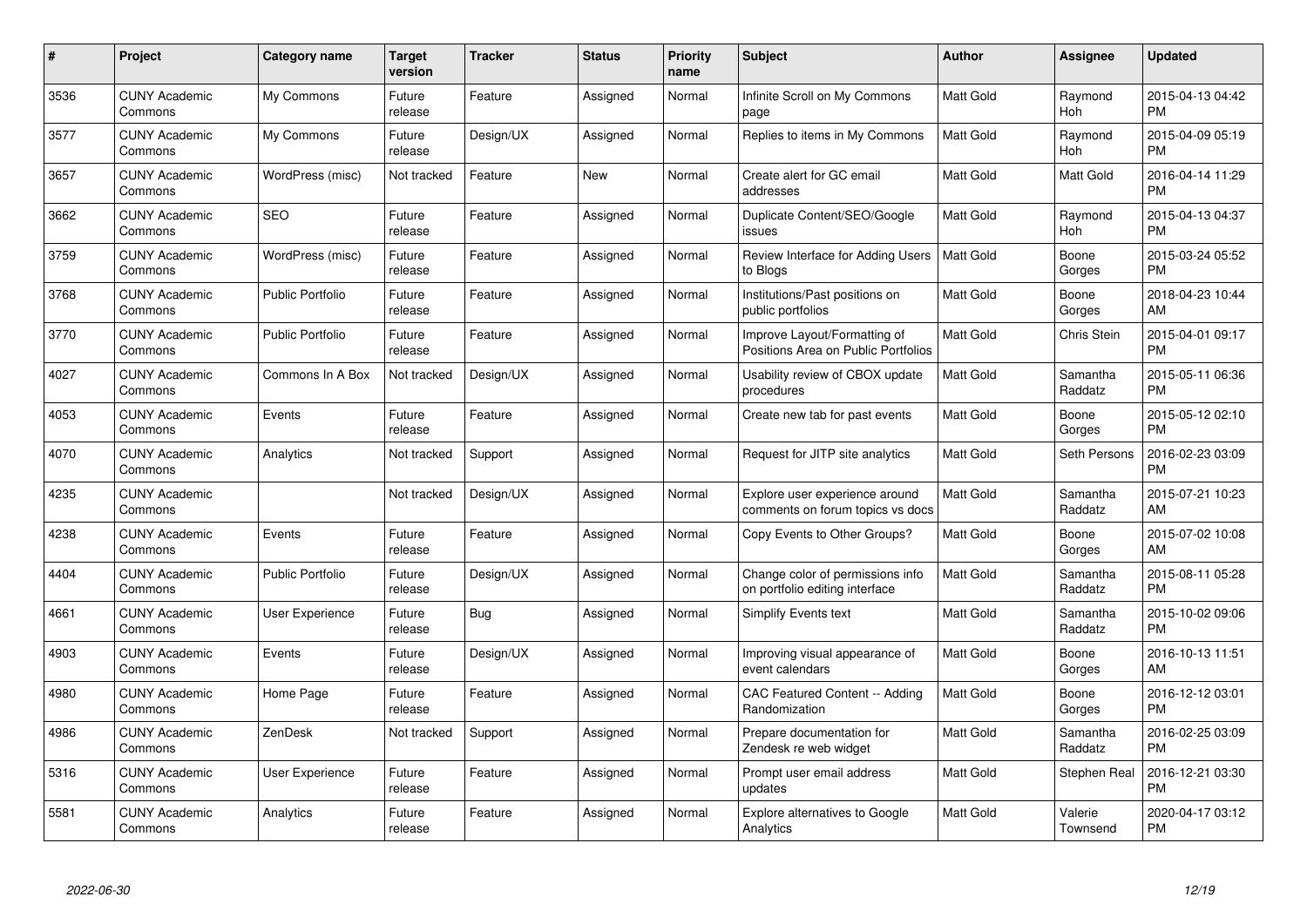| #    | Project                         | <b>Category name</b>      | <b>Target</b><br>version | <b>Tracker</b> | <b>Status</b>        | <b>Priority</b><br>name | <b>Subject</b>                                                                        | <b>Author</b>    | Assignee           | <b>Updated</b>                |
|------|---------------------------------|---------------------------|--------------------------|----------------|----------------------|-------------------------|---------------------------------------------------------------------------------------|------------------|--------------------|-------------------------------|
| 5696 | <b>CUNY Academic</b><br>Commons | Events                    | Future<br>release        | Feature        | Assigned             | Normal                  | Events Calendar - display options<br>/ calendar aggregation                           | <b>Matt Gold</b> | Boone<br>Gorges    | 2016-10-13 11:44<br>AM        |
| 5955 | <b>CUNY Academic</b><br>Commons | Outreach                  | Future<br>release        | Feature        | Assigned             | Normal                  | Create auto-newsletter for<br>commons members                                         | <b>Matt Gold</b> | Luke Waltzer       | 2016-08-30 10:34<br>AM        |
| 6014 | <b>CUNY Academic</b><br>Commons | Publicity                 | Future<br>release        | Publicity      | Reporter<br>Feedback | Normal                  | Google search listing                                                                 | Matt Gold        | Boone<br>Gorges    | 2016-09-21 03:48<br><b>PM</b> |
| 6115 | <b>CUNY Academic</b><br>Commons | Publicity                 | Not tracked              | Feature        | Assigned             | Normal                  | create digital signage for GC                                                         | <b>Matt Gold</b> | scott voth         | 2016-10-11 10:09<br><b>PM</b> |
| 6298 | <b>CUNY Academic</b><br>Commons | <b>User Experience</b>    | Not tracked              | Design/UX      | Assigned             | Normal                  | Examine data from survey                                                              | <b>Matt Gold</b> | Margaret<br>Galvan | 2016-10-14 12:16<br><b>PM</b> |
| 6426 | <b>CUNY Academic</b><br>Commons | Spam/Spam<br>Prevention   | Future<br>release        | Feature        | Assigned             | Normal                  | Force captcha on all comments?                                                        | Matt Gold        | Tahir Butt         | 2016-10-24 02:06<br><b>PM</b> |
| 6671 | <b>CUNY Academic</b><br>Commons | Reply By Email            | Not tracked              | Bug            | Assigned             | Normal                  | "Post too often" RBE error<br>message                                                 | <b>Matt Gold</b> | Raymond<br>Hoh     | 2016-11-11 09:55<br>AM        |
| 6995 | <b>CUNY Academic</b><br>Commons | Home Page                 | Not tracked              | Bug            | Assigned             | Normal                  | member filter on homepage not<br>working                                              | <b>Matt Gold</b> | Raymond<br>Hoh     | 2016-12-11 09:46<br><b>PM</b> |
| 7115 | <b>CUNY Academic</b><br>Commons | Groups (misc)             | Future<br>release        | Feature        | Reporter<br>Feedback | Normal                  | make licensing info clear during<br>group creation                                    | Matt Gold        | Raymond<br>Hoh     | 2020-12-08 11:32<br>AM        |
| 8666 | <b>CUNY Academic</b><br>Commons | Teaching                  | Not tracked              | Documentation  | Assigned             | Normal                  | Create Teaching on the Commons<br>Resource Page                                       | <b>Matt Gold</b> | Laurie Hurson      | 2019-09-23 03:16<br><b>PM</b> |
| 8756 | <b>CUNY Academic</b><br>Commons | Group Blogs               | Future<br>release        | Feature        | Hold                 | Normal                  | Connect multiple blogs to one<br>group?                                               | <b>Matt Gold</b> | Boone<br>Gorges    | 2017-09-30 10:42<br>AM        |
| 8836 | <b>CUNY Academic</b><br>Commons | <b>Blogs (BuddyPress)</b> | Future<br>release        | Feature        | Assigned             | Normal                  | Redesign site launch process                                                          | Matt Gold        | Boone<br>Gorges    | 2019-10-03 02:49<br><b>PM</b> |
| 8837 | <b>CUNY Academic</b><br>Commons |                           | Not tracked              | Feature        | Assigned             | Normal                  | Create a form to request info from<br>people requesting premium<br>themes and plugins | <b>Matt Gold</b> | Marilyn<br>Weber   | 2017-11-14 03:35<br><b>PM</b> |
| 8898 | <b>CUNY Academic</b><br>Commons | Social Paper              | Not tracked              | Feature        | Assigned             | Normal                  | Usage data on docs and social<br>paper                                                | Matt Gold        | Matt Gold          | 2017-11-16 11:32<br>AM        |
| 8900 | <b>CUNY Academic</b><br>Commons | Accessibility             | Future<br>release        | Feature        | Assigned             | Normal                  | Look into tools to enforce<br>accessibility in WP environment                         | Matt Gold        | Boone<br>Gorges    | 2022-04-26 11:59<br>AM        |
| 8901 | <b>CUNY Academic</b><br>Commons | Accessibility             | Future<br>release        | Feature        | Assigned             | Normal                  | Theme analysis for accessibility                                                      | <b>Matt Gold</b> | Boone<br>Gorges    | 2022-04-26 11:59<br>AM        |
| 8902 | <b>CUNY Academic</b><br>Commons | Design                    | Not tracked              | Feature        | Assigned             | Normal                  | Report back on research on<br><b>BuddyPress themes</b>                                | <b>Matt Gold</b> | Michael Smith      | 2017-11-10 12:31<br><b>PM</b> |
| 8976 | <b>CUNY Academic</b><br>Commons | Reply By Email            | Not tracked              | Feature        | Assigned             | Normal                  | Package RBE new topics posting?                                                       | Matt Gold        | Raymond<br>Hoh     | 2017-12-04 02:34<br><b>PM</b> |
| 8991 | <b>CUNY Academic</b><br>Commons | Reply By Email            | Not tracked              | Bug            | Hold                 | Normal                  | RBE duplicate email message<br>issue                                                  | <b>Matt Gold</b> | Raymond<br>Hoh     | 2018-02-18 08:53<br><b>PM</b> |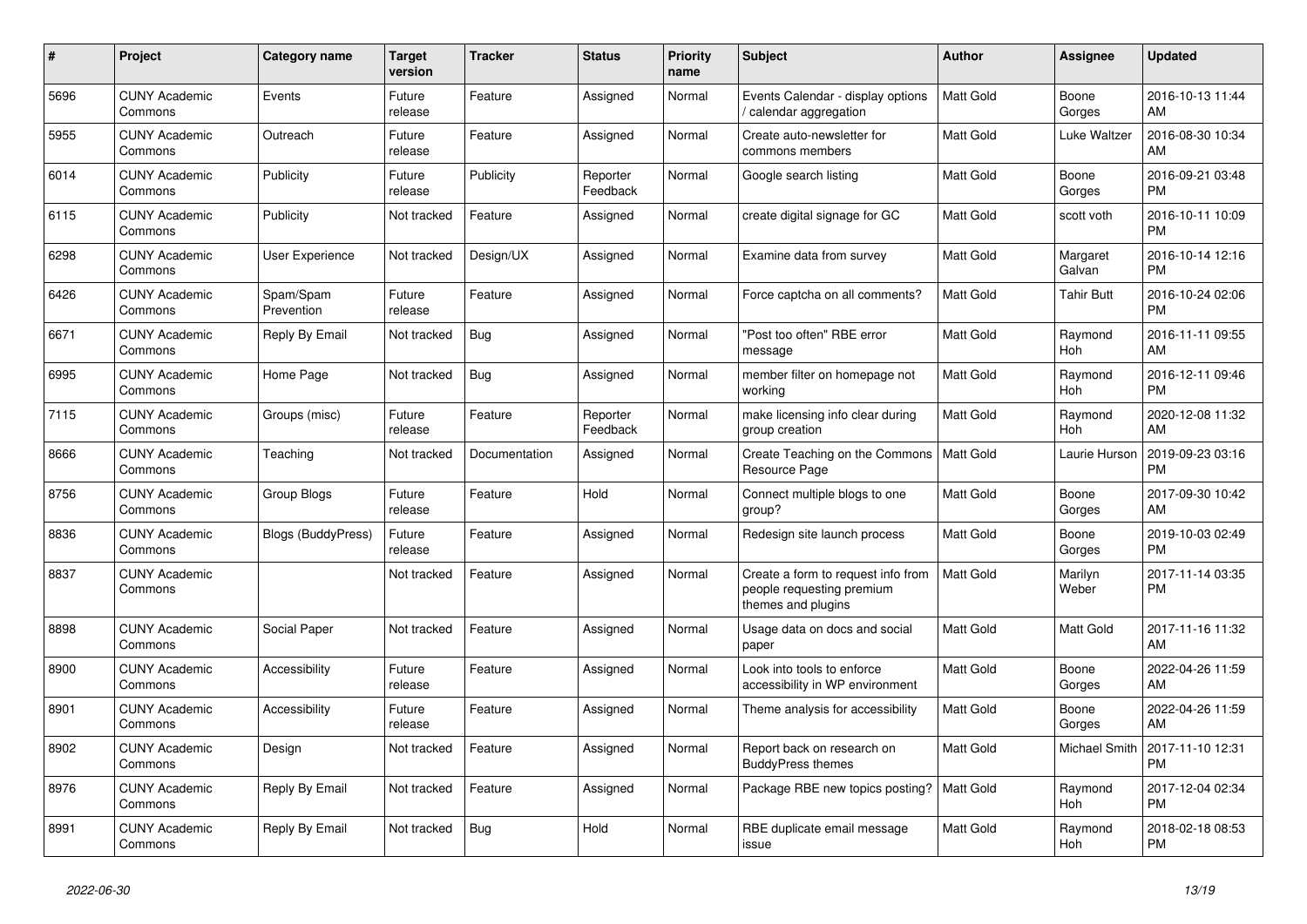| $\#$  | Project                         | <b>Category name</b>       | <b>Target</b><br>version | <b>Tracker</b> | <b>Status</b>        | <b>Priority</b><br>name | <b>Subject</b>                                                                | <b>Author</b>    | Assignee            | <b>Updated</b>                |
|-------|---------------------------------|----------------------------|--------------------------|----------------|----------------------|-------------------------|-------------------------------------------------------------------------------|------------------|---------------------|-------------------------------|
| 9015  | <b>CUNY Academic</b><br>Commons | Groups (misc)              | Not tracked              | Outreach       | Assigned             | Normal                  | Email group admins the email<br>addresses of their groups                     | <b>Matt Gold</b> | Matt Gold           | 2018-01-02 09:54<br>AM        |
| 9028  | <b>CUNY Academic</b><br>Commons | Onboarding                 | Future<br>release        | Feature        | Assigned             | Normal                  | suggest groups to new members<br>during the registration process              | <b>Matt Gold</b> | Chris Stein         | 2018-10-24 12:34<br><b>PM</b> |
| 9941  | <b>CUNY Academic</b><br>Commons | Wiki                       | Not tracked              | Support        | Assigned             | Normal                  | Wiki functionality                                                            | Matt Gold        | Boone<br>Gorges     | 2018-06-26 10:57<br>AM        |
| 9947  | <b>CUNY Academic</b><br>Commons | <b>WordPress Plugins</b>   | Future<br>release        | Feature        | Reporter<br>Feedback | Normal                  | Install H5P quiz plugin                                                       | <b>Matt Gold</b> | Boone<br>Gorges     | 2018-09-11 11:01<br>AM        |
| 9979  | <b>CUNY Academic</b><br>Commons | <b>Email Notifications</b> | Not tracked              | Bug            | Reporter<br>Feedback | Normal                  | Reports of slow email activation<br>emails                                    | <b>Matt Gold</b> | Boone<br>Gorges     | 2018-08-29 09:40<br><b>PM</b> |
| 10040 | <b>CUNY Academic</b><br>Commons | WordPress (misc)           | Not tracked              | Bug            | Reporter<br>Feedback | Normal                  | User doesn't see full list of themes                                          | <b>Matt Gold</b> | Boone<br>Gorges     | 2018-07-25 10:12<br>AM        |
| 10659 | <b>CUNY Academic</b><br>Commons | Group Forums               | Future<br>release        | Feature        | Assigned             | Normal                  | Post to multiple groups via email                                             | <b>Matt Gold</b> | Raymond<br>Hoh      | 2018-11-15 12:54<br>AM        |
| 13949 | <b>CUNY Academic</b><br>Commons |                            | Not tracked              | <b>Bug</b>     | <b>New</b>           | Normal                  | Continued debugging of runaway<br>MySQL connections                           | <b>Matt Gold</b> | Boone<br>Gorges     | 2021-09-14 10:42<br>AM        |
| 15604 | <b>CUNY Academic</b><br>Commons | <b>Email Notifications</b> | Future<br>release        | Feature        | Assigned             | Normal                  | Restructure Commons Group<br><b>Digest Email Messages</b>                     | <b>Matt Gold</b> | Boone<br>Gorges     | 2022-05-26 10:45<br>AM        |
| 16307 | <b>CUNY Academic</b><br>Commons |                            |                          | Bug            | New                  | Normal                  | Add brief messaging to<br>accept/decline group membership<br>requests         | Matt Gold        | Boone<br>Gorges     | 2022-06-27 06:13<br><b>PM</b> |
| 310   | <b>CUNY Academic</b><br>Commons | BuddyPress (misc)          | Future<br>release        | Feature        | Assigned             | Low                     | <b>Friend Request Email</b>                                                   | <b>Matt Gold</b> | Samantha<br>Raddatz | 2015-11-09 05:08<br><b>PM</b> |
| 333   | <b>CUNY Academic</b><br>Commons | <b>Email Notifications</b> | Future<br>release        | Feature        | Assigned             | Low                     | Delay Forum Notification Email<br>Delivery Until After Editing Period<br>Ends | <b>Matt Gold</b> | Raymond<br>Hoh      | 2015-11-09 06:01<br><b>PM</b> |
| 940   | <b>CUNY Academic</b><br>Commons | Redmine                    | Future<br>release        | Feature        | Assigned             | Low                     | Communication with users after<br>releases                                    | <b>Matt Gold</b> | Dominic<br>Giglio   | 2012-09-09 04:36<br><b>PM</b> |
| 1192  | <b>CUNY Academic</b><br>Commons | <b>Group Files</b>         | Future<br>release        | Feature        | Assigned             | Low                     | When posting group files, allow<br>users to add a category without<br>saving  | Matt Gold        | Raymond<br>Hoh      | 2015-11-09 05:53<br><b>PM</b> |
| 1456  | <b>CUNY Academic</b><br>Commons | Group Invitations          | Future<br>release        | Feature        | Reporter<br>Feedback | Low                     | Invite to Group Button from Profile<br>Field                                  | <b>Matt Gold</b> | Samantha<br>Raddatz | 2015-11-09 05:59<br><b>PM</b> |
| 1562  | <b>CUNY Academic</b><br>Commons | <b>WordPress Plugins</b>   | Future<br>release        | Feature        | Assigned             | Low                     | Play with NYT Collaborative<br><b>Authoring Tool</b>                          | <b>Matt Gold</b> | Boone<br>Gorges     | 2015-01-05 08:47<br><b>PM</b> |
| 2013  | <b>CUNY Academic</b><br>Commons | <b>Public Portfolio</b>    | Future<br>release        | Feature        | Assigned             | Low                     | Have Profile Privacy Options show<br>up only for filled-in fields             | Matt Gold        | Boone<br>Gorges     | 2015-11-09 06:09<br><b>PM</b> |
| 2223  | <b>CUNY Academic</b><br>Commons | <b>WordPress Plugins</b>   | Future<br>release        | Feature        | Assigned             | Low                     | Add Participad to the CUNY<br><b>Academic Commons</b>                         | Matt Gold        | Boone<br>Gorges     | 2014-09-17 10:03<br><b>PM</b> |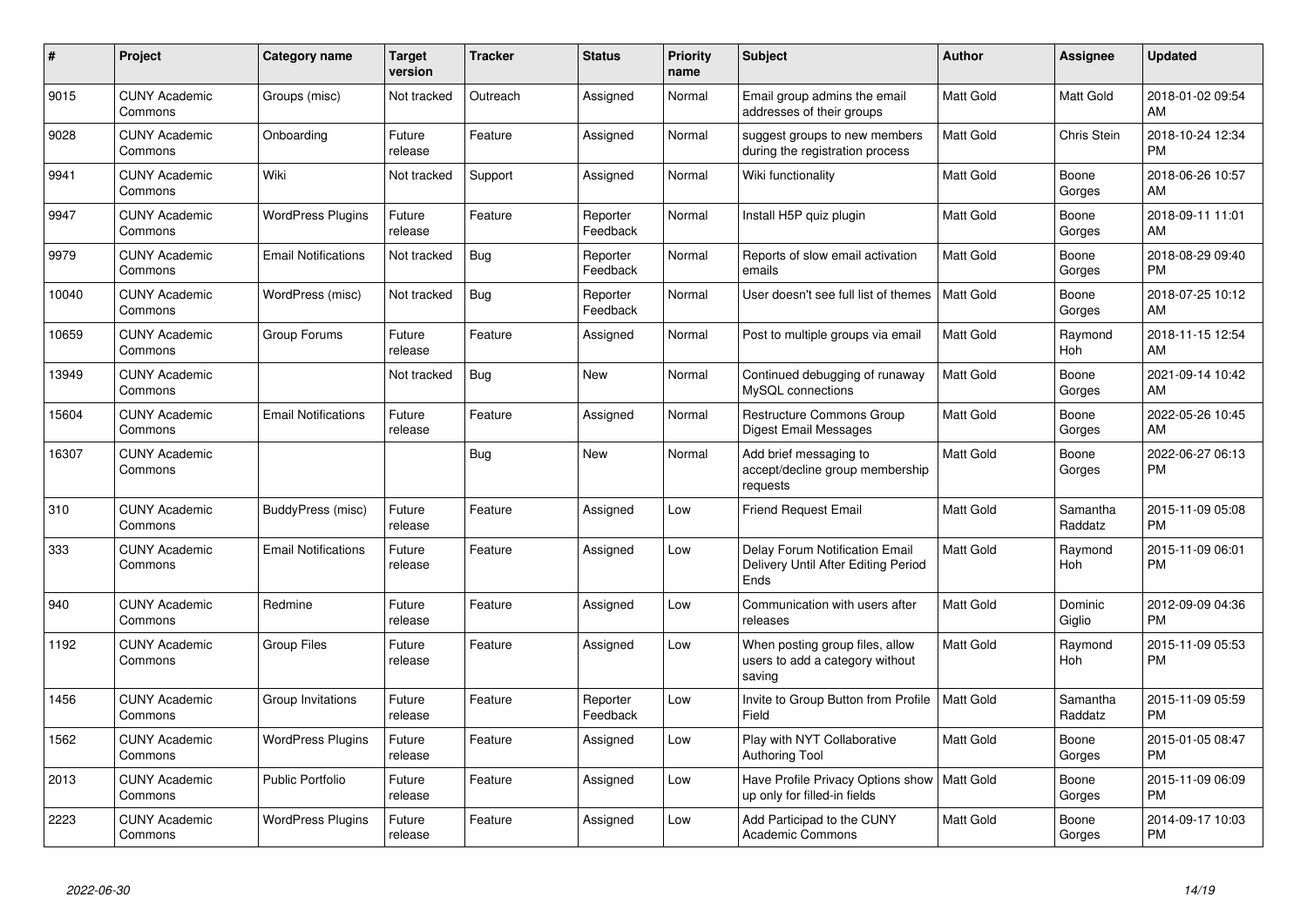| #    | Project                         | Category name           | <b>Target</b><br>version | Tracker    | <b>Status</b> | <b>Priority</b><br>name | Subject                                                                                                                                      | Author               | Assignee            | <b>Updated</b>                |
|------|---------------------------------|-------------------------|--------------------------|------------|---------------|-------------------------|----------------------------------------------------------------------------------------------------------------------------------------------|----------------------|---------------------|-------------------------------|
| 3080 | <b>CUNY Academic</b><br>Commons | <b>Group Files</b>      | Future<br>release        | Feature    | Assigned      | Low                     | Create a system to keep track of<br>file changes                                                                                             | <b>Matt Gold</b>     | Boone<br>Gorges     | 2014-02-26 10:04<br><b>PM</b> |
| 3354 | <b>CUNY Academic</b><br>Commons | <b>Group Files</b>      | Future<br>release        | Feature    | Assigned      | Low                     | Allow Group Download of Multiple<br><b>Selected Files</b>                                                                                    | Matt Gold            | Chris Stein         | 2014-08-01 08:50<br>AM        |
| 5016 | <b>CUNY Academic</b><br>Commons | Events                  | Future<br>release        | Feature    | Assigned      | Low                     | Allow comments to be posted on<br>events                                                                                                     | Matt Gold            | Raymond<br>Hoh      | 2019-03-01 02:23<br><b>PM</b> |
| 8992 | <b>NYCDH Community</b><br>Site  |                         |                          | Bug        | Assigned      | Normal                  | Multiple RBE error reports                                                                                                                   | <b>Matt Gold</b>     | Raymond<br>Hoh      | 2017-12-11 05:43<br><b>PM</b> |
| 2618 | <b>NYCDH Community</b><br>Site  |                         |                          | <b>Bug</b> | Assigned      | Low                     | Mark blogs as spam when created   Matt Gold<br>by users marked as spam                                                                       |                      | Boone<br>Gorges     | 2013-06-09 11:38<br><b>PM</b> |
| 481  | <b>CUNY Academic</b><br>Commons | Groups (misc)           | Future<br>release        | Feature    | Assigned      | Normal                  | ability to archive inactive groups<br>and blogs                                                                                              | Michael Mandiberg    | Samantha<br>Raddatz | 2015-11-09 05:56<br><b>PM</b> |
| 9908 | <b>CUNY Academic</b><br>Commons |                         | Not tracked              | Feature    | New           | Normal                  | Is it possible to send email<br>updates to users (or an email<br>address not on the list) for only a<br>single page AFTER being<br>prompted? | Michael Shields      | scott voth          | 2018-06-11 01:34<br><b>PM</b> |
| 2167 | <b>CUNY Academic</b><br>Commons | WordPress (misc)        | Future<br>release        | Bug        | Assigned      | Normal                  | CAC-Livestream Plugin Issues                                                                                                                 | <b>Michael Smith</b> | Dominic<br>Giglio   | 2015-01-02 03:06<br><b>PM</b> |
| 3458 | <b>CUNY Academic</b><br>Commons | Groups (misc)           | Future<br>release        | Feature    | Assigned      | Normal                  | Filter Members of Group by<br>Campus                                                                                                         | Michael Smith        | Samantha<br>Raddatz | 2014-09-26 08:32<br><b>PM</b> |
| 2753 | <b>CUNY Academic</b><br>Commons | <b>Public Portfolio</b> | Future<br>release        | Feature    | New           | Normal                  | Create actual actual tagification in<br>academic interests and other<br>fields                                                               | Micki Kaufman        | Boone<br>Gorges     | 2015-01-05 08:52<br><b>PM</b> |
| 2754 | <b>CUNY Academic</b><br>Commons | Design                  | Future<br>release        | Feature    | Assigned      | Normal                  | Determine strategy for CAC logo<br>handling in top header                                                                                    | Micki Kaufman        | Chris Stein         | 2015-01-05 08:53<br><b>PM</b> |
| 3506 | <b>CUNY Academic</b><br>Commons | Publicity               | 1.7                      | Publicity  | <b>New</b>    | Normal                  | Prepare 1.7 email messaging                                                                                                                  | Micki Kaufman        | Micki<br>Kaufman    | 2014-10-01 12:36<br><b>PM</b> |
| 3509 | <b>CUNY Academic</b><br>Commons | Publicity               | 1.7                      | Publicity  | <b>New</b>    | Normal                  | Create 1.7 digital signage imagery                                                                                                           | Micki Kaufman        | Marilyn<br>Weber    | 2014-10-01 12:40<br><b>PM</b> |
| 3510 | <b>CUNY Academic</b><br>Commons | Publicity               | 1.7                      | Publicity  | Assigned      | Normal                  | Post on the News Blog re: 'My<br>Commons'                                                                                                    | Micki Kaufman        | Sarah<br>Morgano    | 2014-10-15 11:18<br>AM        |
| 3511 | <b>CUNY Academic</b><br>Commons | Publicity               | 1.7                      | Publicity  | Assigned      | Normal                  | Social media for 1.7                                                                                                                         | Micki Kaufman        | Sarah<br>Morgano    | 2014-10-14 03:32<br><b>PM</b> |
| 3475 | <b>CUNY Academic</b><br>Commons | Events                  | Future<br>release        | Feature    | Assigned      | Normal                  | Request to add plugin to<br>streamline room<br>booking/appointment booking                                                                   | Naomi Barrettara     | Boone<br>Gorges     | 2014-12-01 05:14<br><b>PM</b> |
| 9346 | <b>CUNY Academic</b><br>Commons | WordPress (misc)        | Not tracked              | Bug        | New           | Normal                  | Clone cetls.bmcc.cuny.edu for<br>development                                                                                                 | Owen Roberts         | Raymond<br>Hoh      | 2018-03-06 05:35<br>PM.       |
| 6665 | <b>CUNY Academic</b><br>Commons |                         | Not tracked              | Publicity  | New           | Normal                  | Dead Link in 1.10 announcement<br>post                                                                                                       | Paige Dupont         | Stephen Real        | 2016-12-01 03:11<br>PM        |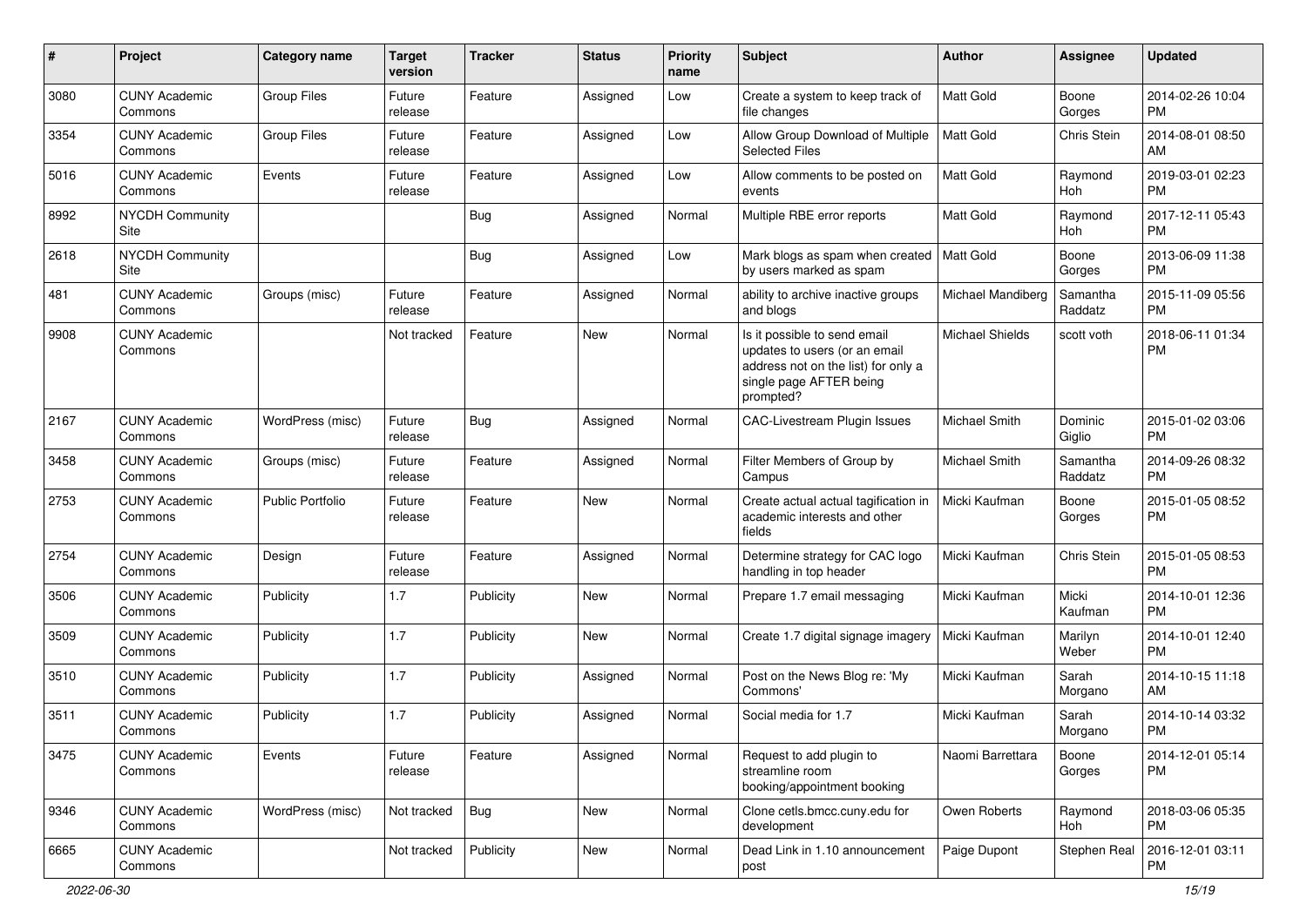| #     | Project                         | <b>Category name</b>     | <b>Target</b><br>version | <b>Tracker</b> | <b>Status</b>        | <b>Priority</b><br>name | <b>Subject</b>                                                                                  | <b>Author</b>           | Assignee              | <b>Updated</b>                |
|-------|---------------------------------|--------------------------|--------------------------|----------------|----------------------|-------------------------|-------------------------------------------------------------------------------------------------|-------------------------|-----------------------|-------------------------------|
| 11449 | <b>CUNY Academic</b><br>Commons | WordPress - Media        | Not tracked              | Support        | Reporter<br>Feedback | Normal                  | Cloning Media Library for JITP<br>from Staging to Production Site                               | Patrick DeDauw          | Boone<br>Gorges       | 2019-05-13 12:00<br><b>PM</b> |
| 14483 | <b>CUNY Academic</b><br>Commons | WordPress - Media        | Not tracked              | Bug            | Reporter<br>Feedback | Normal                  | Wordpress PDF Embed Stopped<br>Working after JITP Media Clone                                   | Patrick DeDauw          | Boone<br>Gorges       | 2021-05-20 01:51<br><b>PM</b> |
| 8675  | <b>CUNY Academic</b><br>Commons | User Onboarding          | Future<br>release        | Bug            | Reporter<br>Feedback | Low                     | Add new User search screen calls<br>for the input of email address but<br>doesn't work with one | Paul Hebert             | Boone<br>Gorges       | 2017-10-11 11:17<br>AM        |
| 16294 | <b>CUNY Academic</b><br>Commons |                          |                          | Bug            | <b>New</b>           | Urgent                  | CAC is down                                                                                     | Raffi<br>Khatchadourian |                       | 2022-06-27 02:00<br><b>PM</b> |
| 5182  | <b>CUNY Academic</b><br>Commons | Social Paper             | Future<br>release        | Design/UX      | New                  | Normal                  | "Publishing" a private paper on<br>social paper?                                                | Raffi<br>Khatchadourian | Boone<br>Gorges       | 2016-10-13 04:12<br><b>PM</b> |
| 5183  | <b>CUNY Academic</b><br>Commons | Social Paper             | Future<br>release        | Design/UX      | New                  | Normal                  | Creating a new paper when<br>viewing an existing paper                                          | Raffi<br>Khatchadourian | Samantha<br>Raddatz   | 2016-02-02 12:09<br><b>PM</b> |
| 9420  | <b>CUNY Academic</b><br>Commons | cuny.is                  | Not tracked              | Feature        | <b>New</b>           | Normal                  | Request for http://cuny.is/streams                                                              | Raffi<br>Khatchadourian | Marilyn<br>Weber      | 2018-04-02 10:08<br>AM        |
| 11077 | <b>CUNY Academic</b><br>Commons | Events                   | Not tracked              | Feature        | Reporter<br>Feedback | Normal                  | Show event category description<br>in event list view                                           | Raffi<br>Khatchadourian |                       | 2019-02-12 10:38<br><b>PM</b> |
| 14792 | <b>CUNY Academic</b><br>Commons |                          |                          | Bug            | New                  | Normal                  | Inconsistent email notifications<br>from gravity forms                                          | Raffi<br>Khatchadourian |                       | 2021-10-04 01:50<br><b>PM</b> |
| 15242 | <b>CUNY Academic</b><br>Commons | Performance              | Not tracked              | Bug            | Reporter<br>Feedback | Normal                  | Slugist site                                                                                    | Raffi<br>Khatchadourian | Boone<br>Gorges       | 2022-02-07 11:14<br>AM        |
| 15516 | <b>CUNY Academic</b><br>Commons | <b>WordPress Plugins</b> |                          | Bug            | Reporter<br>Feedback | Normal                  | Can't publish or save draft of post<br>on wordpress.com                                         | Raffi<br>Khatchadourian | Raymond<br><b>Hoh</b> | 2022-03-02 05:52<br><b>PM</b> |
| 16290 | <b>CUNY Academic</b><br>Commons |                          |                          | Feature        | Reporter<br>Feedback | Normal                  | Add Table Of Contents Block<br>plug-in                                                          | Raffi<br>Khatchadourian |                       | 2022-06-24 10:26<br>AM        |
| 16314 | <b>CUNY Academic</b><br>Commons | <b>WordPress Plugins</b> |                          | Feature        | New                  | Normal                  | Install Multicollab plug-in?                                                                    | Raffi<br>Khatchadourian |                       | 2022-06-29 03:44<br><b>PM</b> |
| 8498  | <b>CUNY Academic</b><br>Commons | <b>WordPress Plugins</b> | Future<br>release        | Feature        | New                  | Low                     | <b>Gravity Forms Email Users</b>                                                                | Raffi<br>Khatchadourian | Matt Gold             | 2017-10-13 12:58<br><b>PM</b> |
| 3691  | <b>CUNY Academic</b><br>Commons | <b>WordPress Plugins</b> | Future<br>release        | Bug            | <b>New</b>           | Normal                  | <b>WPMU Domain Mapping</b><br>Debugging on cdev                                                 | Raymond Hoh             | Matt Gold             | 2014-12-12 09:04<br>AM        |
| 3939  | <b>CUNY Academic</b><br>Commons | <b>WordPress Plugins</b> | Future<br>release        | Bug            | Hold                 | Normal                  | Activity stream support for<br>Co-Authors Plus plugin                                           | Raymond Hoh             | Raymond<br>Hoh        | 2015-11-09 06:13<br><b>PM</b> |
| 11243 | <b>CUNY Academic</b><br>Commons | BuddyPress (misc)        | Future<br>release        | Bug            | <b>New</b>           | Normal                  | Audit bp-custom.php                                                                             | Raymond Hoh             | Raymond<br>Hoh        | 2022-04-26 11:59<br>AM        |
| 14496 | <b>CUNY Academic</b><br>Commons | Domain Mapping           | Future<br>release        | Bug            | New                  | Normal                  | Mapped domain SSO uses<br>third-party cookies                                                   | Raymond Hoh             | Raymond<br>Hoh        | 2021-05-24 04:03<br><b>PM</b> |
| 14908 | <b>CUNY Academic</b><br>Commons | Performance              |                          | <b>Bug</b>     | <b>New</b>           | Normal                  | Stale object cache on cdev                                                                      | Raymond Hoh             | Boone<br>Gorges       | 2021-12-07 09:45<br>AM        |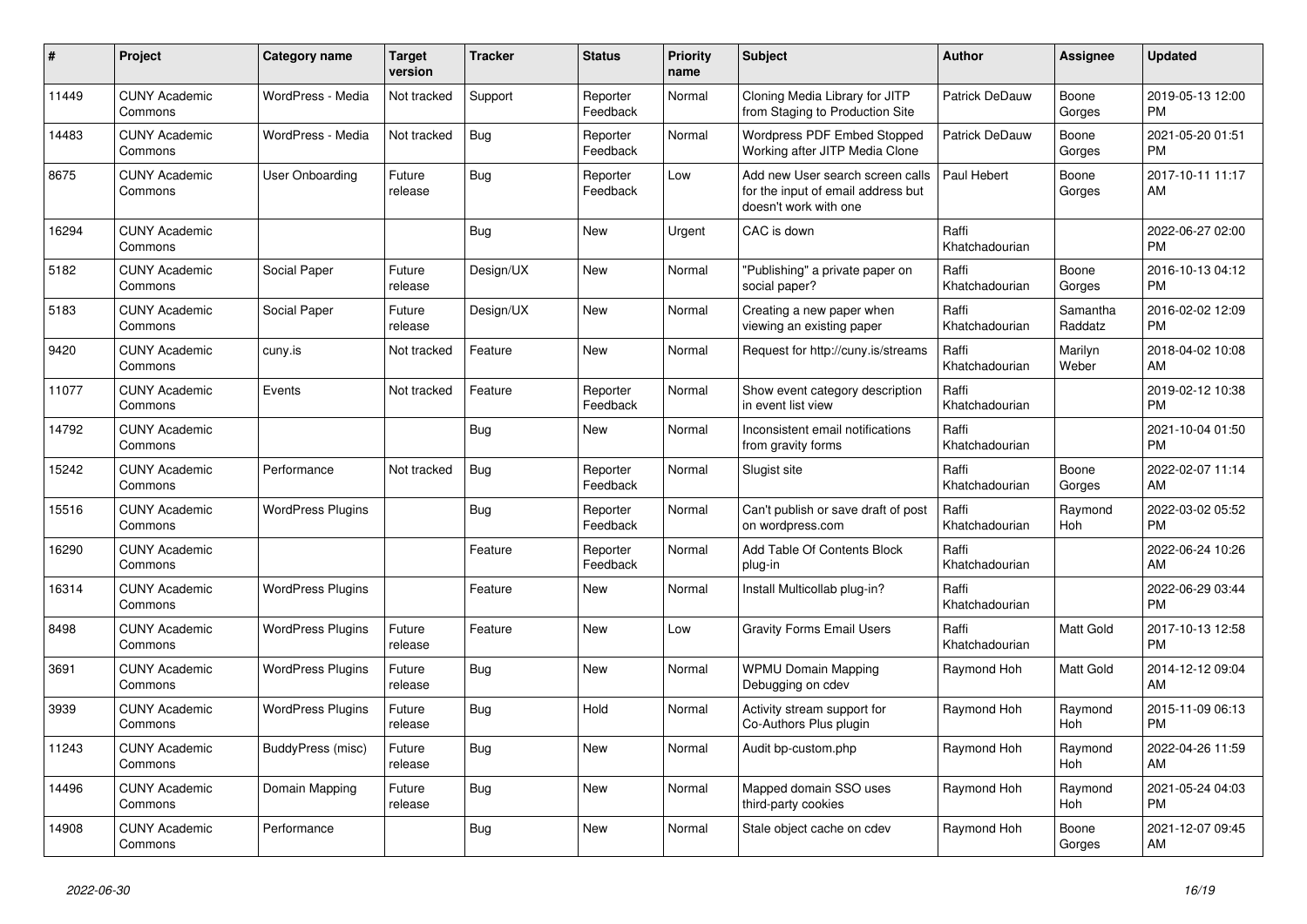| #     | Project                         | <b>Category name</b>     | <b>Target</b><br>version | <b>Tracker</b> | <b>Status</b>        | <b>Priority</b><br>name | <b>Subject</b>                                                  | <b>Author</b>    | Assignee              | <b>Updated</b>                |
|-------|---------------------------------|--------------------------|--------------------------|----------------|----------------------|-------------------------|-----------------------------------------------------------------|------------------|-----------------------|-------------------------------|
| 16177 | <b>CUNY Academic</b><br>Commons | Reply By Email           |                          | Bug            | <b>New</b>           | Normal                  | Switch to Inbound mode for RBE                                  | Raymond Hoh      | Raymond<br><b>Hoh</b> | 2022-05-30 04:32<br><b>PM</b> |
| 16255 | <b>CUNY Academic</b><br>Commons | WordPress (misc)         |                          | <b>Bug</b>     | <b>New</b>           | Normal                  | Need to define 'MULTISITE'<br>constant in wp-config.php         | Raymond Hoh      |                       | 2022-06-19 09:31<br>AM        |
| 16319 | <b>CUNY Academic</b><br>Commons | <b>WordPress Plugins</b> | 2.0.3                    | <b>Bug</b>     | <b>New</b>           | Normal                  | <b>Request for Events Calendar Pro</b><br>5.14.2 update         | Raymond Hoh      | Raymond<br>Hoh        | 2022-06-29 03:24<br><b>PM</b> |
| 14983 | <b>CUNY Academic</b><br>Commons | WordPress (misc)         | Not tracked              | Support        | Reporter<br>Feedback | Normal                  | "Read More" tag not working                                     | Rebecca Krisel   | Raymond<br>Hoh        | 2021-11-23 01:17<br><b>PM</b> |
| 58    | <b>CUNY Academic</b><br>Commons | BuddyPress (misc)        | Future<br>release        | Feature        | Assigned             | Low                     | Make member search sortable by<br>last name                     | Roberta Brody    | Boone<br>Gorges       | 2010-08-26 02:38<br><b>PM</b> |
| 4221  | <b>CUNY Academic</b><br>Commons | Group Forums             | Future<br>release        | Design/UX      | Assigned             | Normal                  | Add 'Number of Posts' display<br>option to Forum page           | Samantha Raddatz | Samantha<br>Raddatz   | 2015-06-26 02:21<br><b>PM</b> |
| 4222  | <b>CUNY Academic</b><br>Commons | <b>User Experience</b>   | Future<br>release        | Design/UX      | New                  | Normal                  | Add information to 'Delete<br>Account' page                     | Samantha Raddatz | scott voth            | 2015-06-26 11:35<br>AM        |
| 4225  | <b>CUNY Academic</b><br>Commons | DiRT Integration         | Future<br>release        | Design/UX      | <b>New</b>           | Normal                  | Add information to DIRT page (in<br>Create a Group)             | Samantha Raddatz | Matt Gold             | 2015-06-26 03:14<br><b>PM</b> |
| 4226  | <b>CUNY Academic</b><br>Commons | <b>BuddyPress Docs</b>   | Future<br>release        | Design/UX      | New                  | Normal                  | Add option to connect a Doc with<br>a Group                     | Samantha Raddatz | Samantha<br>Raddatz   | 2015-09-09 04:08<br><b>PM</b> |
| 4253  | <b>CUNY Academic</b><br>Commons | <b>Public Portfolio</b>  | Future<br>release        | Design/UX      | New                  | Normal                  | Encourage users to add portfolio<br>content                     | Samantha Raddatz | Samantha<br>Raddatz   | 2015-07-07 11:32<br>AM        |
| 4592  | <b>CUNY Academic</b><br>Commons | Events                   | Future<br>release        | Design/UX      | New                  | Normal                  | Event Creation - Venue Dropdown<br>Slow                         | Samantha Raddatz | Boone<br>Gorges       | 2015-09-14 04:56<br><b>PM</b> |
| 4622  | <b>CUNY Academic</b><br>Commons | <b>Public Portfolio</b>  | Future<br>release        | Design/UX      | New                  | Normal                  | <b>Profile Visibility Settings</b>                              | Samantha Raddatz | Samantha<br>Raddatz   | 2015-09-21 12:18<br><b>PM</b> |
| 5298  | <b>CUNY Academic</b><br>Commons |                          | Not tracked              | Publicity      | New                  | Normal                  | Survey Pop-Up Text                                              | Samantha Raddatz | Samantha<br>Raddatz   | 2016-03-22 12:27<br><b>PM</b> |
| 585   | <b>CUNY Academic</b><br>Commons | Group Forums             | Future<br>release        | Feature        | Assigned             | Normal                  | Merge Forum Topics                                              | Sarah Morgano    | Boone<br>Gorges       | 2011-07-06 04:11<br><b>PM</b> |
| 1888  | <b>CUNY Academic</b><br>Commons | Home Page                | Future<br>release        | Feature        | Assigned             | Normal                  | Refactor BP MPO Activity Filter to<br>support proper pagination | Sarah Morgano    | Boone<br>Gorges       | 2014-05-01 07:11<br><b>PM</b> |
| 5826  | <b>CUNY Academic</b><br>Commons | <b>WordPress Plugins</b> | Future<br>release        | Support        | Reporter<br>Feedback | Normal                  | <b>Remove Subscription Options</b><br>plugin from directory     | Sarah Morgano    | Sarah<br>Morgano      | 2016-10-21 04:14<br><b>PM</b> |
| 3492  | <b>CUNY Academic</b><br>Commons | <b>WordPress Themes</b>  | Future<br>release        | Support        | Assigned             | Normal                  | Add CBOX theme to the<br>Commons                                | scott voth       | Raymond<br>Hoh        | 2014-10-08 05:55<br><b>PM</b> |
| 4438  | <b>CUNY Academic</b><br>Commons | Events                   | Future<br>release        | Bug            | Assigned             | Normal                  | Events Calendar - Export<br><b>Recurring Events</b>             | scott voth       | Daniel Jones          | 2016-05-23 04:25<br><b>PM</b> |
| 5827  | <b>CUNY Academic</b><br>Commons | <b>Public Portfolio</b>  | Future<br>release        | Bug            | Assigned             | Normal                  | Academic Interests square bracket<br>links not working          | scott voth       | <b>Chris Stein</b>    | 2016-08-11 11:59<br>PM        |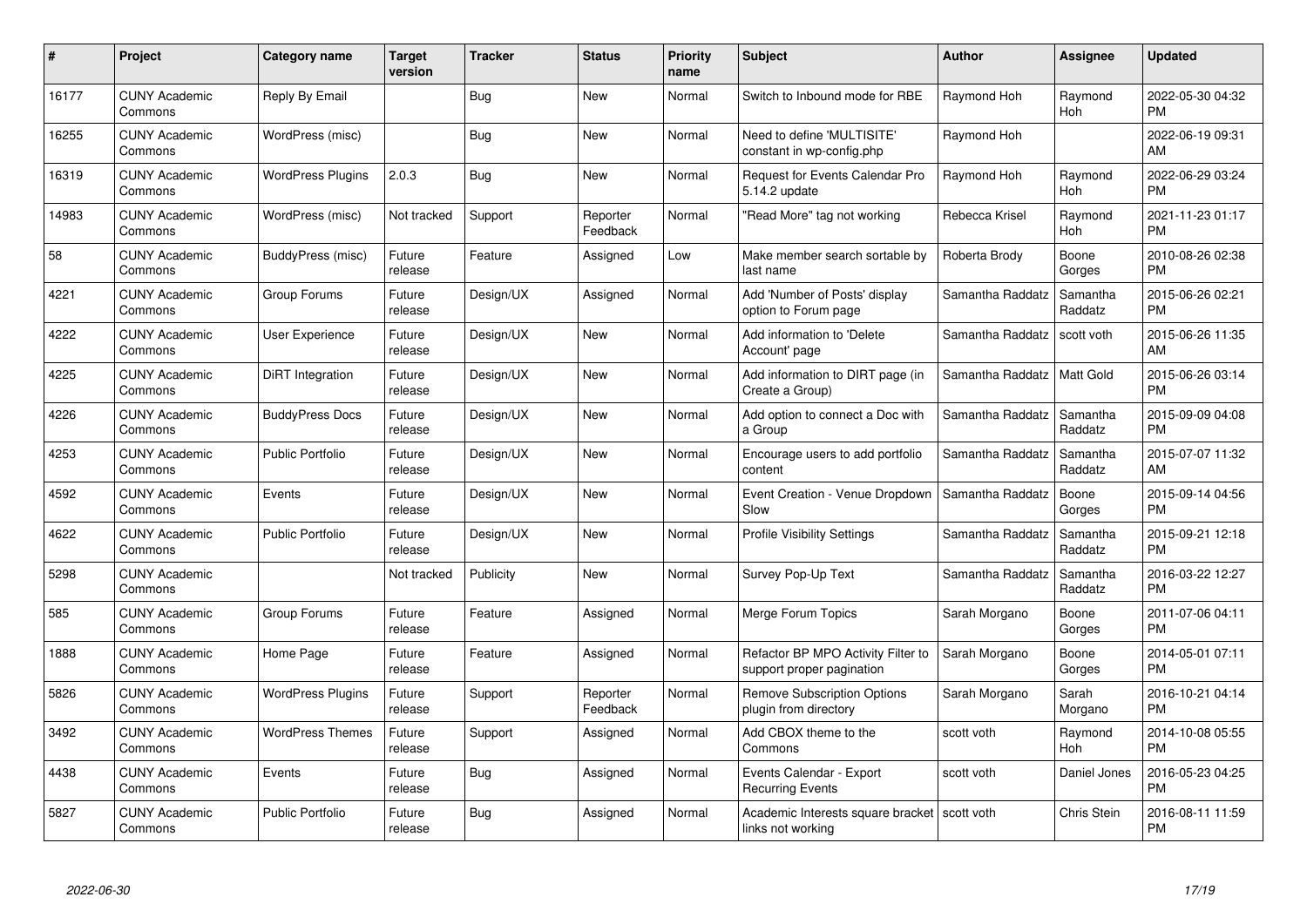| #     | Project                         | <b>Category name</b>     | <b>Target</b><br>version | Tracker       | <b>Status</b>        | <b>Priority</b><br>name | <b>Subject</b>                                                                       | Author     | Assignee           | <b>Updated</b>                |
|-------|---------------------------------|--------------------------|--------------------------|---------------|----------------------|-------------------------|--------------------------------------------------------------------------------------|------------|--------------------|-------------------------------|
| 9515  | <b>CUNY Academic</b><br>Commons | <b>WordPress Plugins</b> | Not tracked              | Bug           | Reporter<br>Feedback | Normal                  | Text to Speech plugin - "More<br>Slowly" checkbox not working                        | scott voth | Boone<br>Gorges    | 2018-06-13 02:26<br><b>PM</b> |
| 10226 | <b>CUNY Academic</b><br>Commons | Courses                  | Future<br>release        | Feature       | New                  | Normal                  | Add "My Courses" to drop down<br>list                                                | scott voth | Boone<br>Gorges    | 2021-11-19 12:42<br><b>PM</b> |
| 10354 | <b>CUNY Academic</b><br>Commons | Public Portfolio         | Future<br>release        | Feature       | <b>New</b>           | Normal                  | Opt out of Having a Profile Page                                                     | scott voth | Chris Stein        | 2020-05-12 10:43<br>AM        |
| 10839 | <b>CUNY Academic</b><br>Commons | About page               | Not tracked              | Support       | <b>New</b>           | Normal                  | <b>Mission Statement Needs</b><br>Revision                                           | scott voth | Matt Gold          | 2018-12-26 10:58<br>AM        |
| 10982 | <b>CUNY Academic</b><br>Commons | Domain Mapping           | Not tracked              | Support       | Reporter<br>Feedback | Normal                  | <b>CNAME</b> question                                                                | scott voth |                    | 2019-01-22 04:29<br><b>PM</b> |
| 11386 | <b>CUNY Academic</b><br>Commons | WordPress - Media        | Not tracked              | Support       | Reporter<br>Feedback | Normal                  | disappearing images                                                                  | scott voth | Boone<br>Gorges    | 2019-05-14 10:32<br>AM        |
| 11393 | <b>CUNY Academic</b><br>Commons |                          | Not tracked              | Publicity     | New                  | Normal                  | After 1.15 release, ceate a hero<br>slide and post about adding a site<br>to a group | scott voth | Patrick<br>Sweeney | 2019-05-14 10:32<br>AM        |
| 11493 | <b>CUNY Academic</b><br>Commons | Domain Mapping           | Not tracked              | Support       | Reporter<br>Feedback | Normal                  | Domain Mapping Request - Talia<br>Schaffer                                           | scott voth | Matt Gold          | 2019-08-06 08:39<br>AM        |
| 11496 | <b>CUNY Academic</b><br>Commons | <b>Public Portfolio</b>  | 1.15.2                   | Support       | <b>New</b>           | Normal                  | Replace Twitter Icon on Member<br>Portfolio page                                     | scott voth | Boone<br>Gorges    | 2019-06-06 01:03<br><b>PM</b> |
| 11531 | <b>CUNY Academic</b><br>Commons | Events                   | Future<br>release        | Feature       | New                  | Normal                  | Main Events calendar should<br>include non-public events that<br>user has access to  | scott voth | Boone<br>Gorges    | 2019-06-11 10:00<br>AM        |
| 11788 | <b>CUNY Academic</b><br>Commons | <b>WordPress Plugins</b> | Future<br>release        | Support       | Reporter<br>Feedback | Normal                  | Plugin Request - Browse Aloud                                                        | scott voth |                    | 2019-09-24 08:42<br>AM        |
| 11860 | <b>CUNY Academic</b><br>Commons | Registration             | Future<br>release        | Feature       | <b>New</b>           | Normal                  | Ensure Students Are Aware They<br>Can Use Aliases At Registration                    | scott voth |                    | 2019-09-24 08:46<br>AM        |
| 12247 | <b>CUNY Academic</b><br>Commons | Publicity                | Not tracked              | Support       | <b>New</b>           | Normal                  | <b>Screenshot of First Commons</b><br>Homepage                                       | scott voth | scott voth         | 2020-01-14 12:08<br><b>PM</b> |
| 12392 | <b>CUNY Academic</b><br>Commons | Help/Codex               | Not tracked              | Documentation | <b>New</b>           | Normal                  | <b>Updates to Common Commons</b><br>Questions on Help Page                           | scott voth | Margaret<br>Galvan | 2020-02-11 10:53<br>AM        |
| 12573 | <b>CUNY Academic</b><br>Commons | <b>WordPress Plugins</b> | Future<br>release        | Bug           | New                  | Normal                  | <b>CommentPress Core Issues</b>                                                      | scott voth |                    | 2020-03-24 04:32<br><b>PM</b> |
| 13946 | <b>CUNY Academic</b><br>Commons | <b>WordPress Plugins</b> | 2.1.0                    | Support       | Assigned             | Normal                  | <b>Custom Embed handler For</b><br>OneDrive files                                    | scott voth | Raymond<br>Hoh     | 2022-05-26 10:46<br>AM        |
| 14113 | <b>CUNY Academic</b><br>Commons | WordPress (misc)         | Future<br>release        | Bug           | Hold                 | Normal                  | Block Editor Not Working on this<br>page - Json error                                | scott voth | Boone<br>Gorges    | 2021-03-05 11:01<br>AM        |
| 14394 | <b>CUNY Academic</b><br>Commons |                          | Not tracked              | Feature       | New                  | Normal                  | Commons News Site - redesign                                                         | scott voth | scott voth         | 2021-09-14 10:46<br>AM        |
| 14994 | <b>CUNY Academic</b><br>Commons | cdev.gc.cuny.edu         | Not tracked              | Support       | In Progress          | Normal                  | Clear Cache on CDEV                                                                  | scott voth | Raymond<br>Hoh     | 2021-12-07 03:51<br><b>PM</b> |